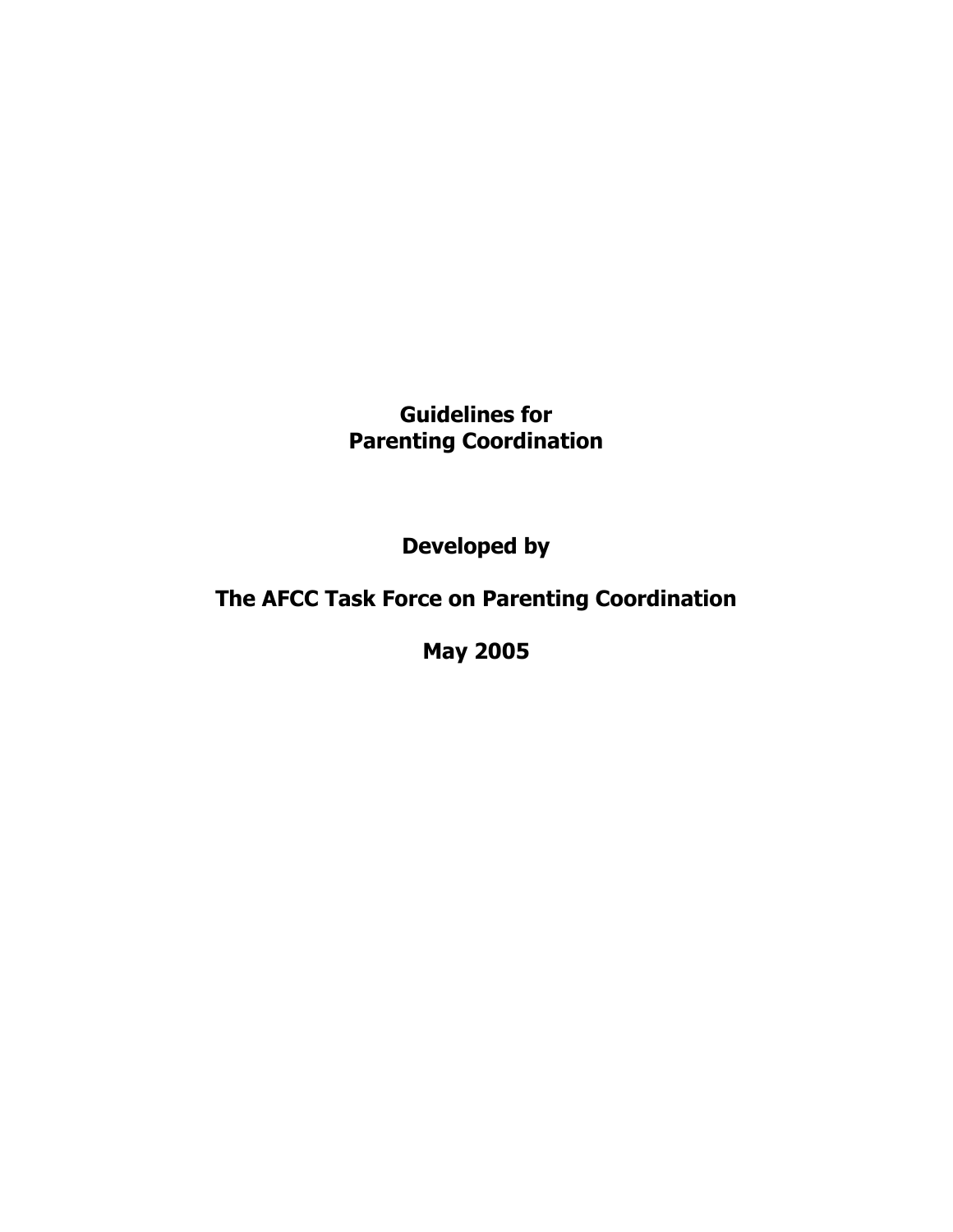#### **Foreword**

The *Guidelines for Parenting Coordination ("Guidelines")* are the product of the interdisciplinary AFCC Task Force on Parenting Coordination ("Task Force"). First appointed in 2001 by Denise McColley, AFCC President 2001-02, the Task Force originally discussed creating model standards of practice. At that time, however, the Task Force agreed that the role was too new for a comprehensive set of standards. The Task Force instead investigated the issues inherent in the new role and described the manner in which jurisdictions in the United States that have used parenting coordination resolved those issues. The report of the Task Force's (2001-2003) twoyear study was published in April of 2003 as "Parenting Coordination: Implementation Issues."1

The Task Force was reconstituted in 2003 by Hon. George Czutrin, AFCC President 2003-04. President Czutrin charged the Task Force with developing model standards of practice for parenting coordination for North America and named two Canadian members to the twelve-member task force. The Task Force continued investigating the use of the role in the United States and in Canada and drafted Model Standards for Parenting Coordination after much study, discussion and review of best practices in both the United States and Canada.

AFCC posted the *Model Standards* on its website, afccnet.org, and the TaskForce members also widely distributed them for comments. The Task Force received many thoughtful and articulate comments which were carefully considered in making substantive and editorial changes based upon the feedback that was received. Even the name of this document was changed to "Guidelines for Parenting Coordination" to indicate the newness of the field of parenting coordination and the difficulty of coming to consensus in the United States and Canada on "standards" at this stage in the use of parenting coordination. The AFCC Board of Directors approved the Guidelines on May 21, 2005.

**The members of the AFCC Task Force on Parenting Coordination (2003 – 2005) were:** Christine A. Coates, M.Ed., J.D., Chairperson and Reporter; Linda Fieldstone, M.Ed., Secretary; Barbara Ann Bartlett, J.D., Robin M. Deutsch, Ph.D., Billie Lee Dunford-Jackson, J.D, Philip M. Epstein, Q.C. LSM, Barbara Fidler, Ph.D., C.Psych, Acc.FM. Jonathan Gould, Ph.D., Hon. William G. Jones, Joan Kelly, Ph.D., Matthew J. Sullivan, Ph.D., Robert N. Wistner, J.D.

 $\overline{a}$ 

<sup>&</sup>lt;sup>1</sup> See AFCC Task Force on Parenting Coordination, Parenting Coordination: Implementation Issues, 41 Fam. Ct. Re. 533 (2003).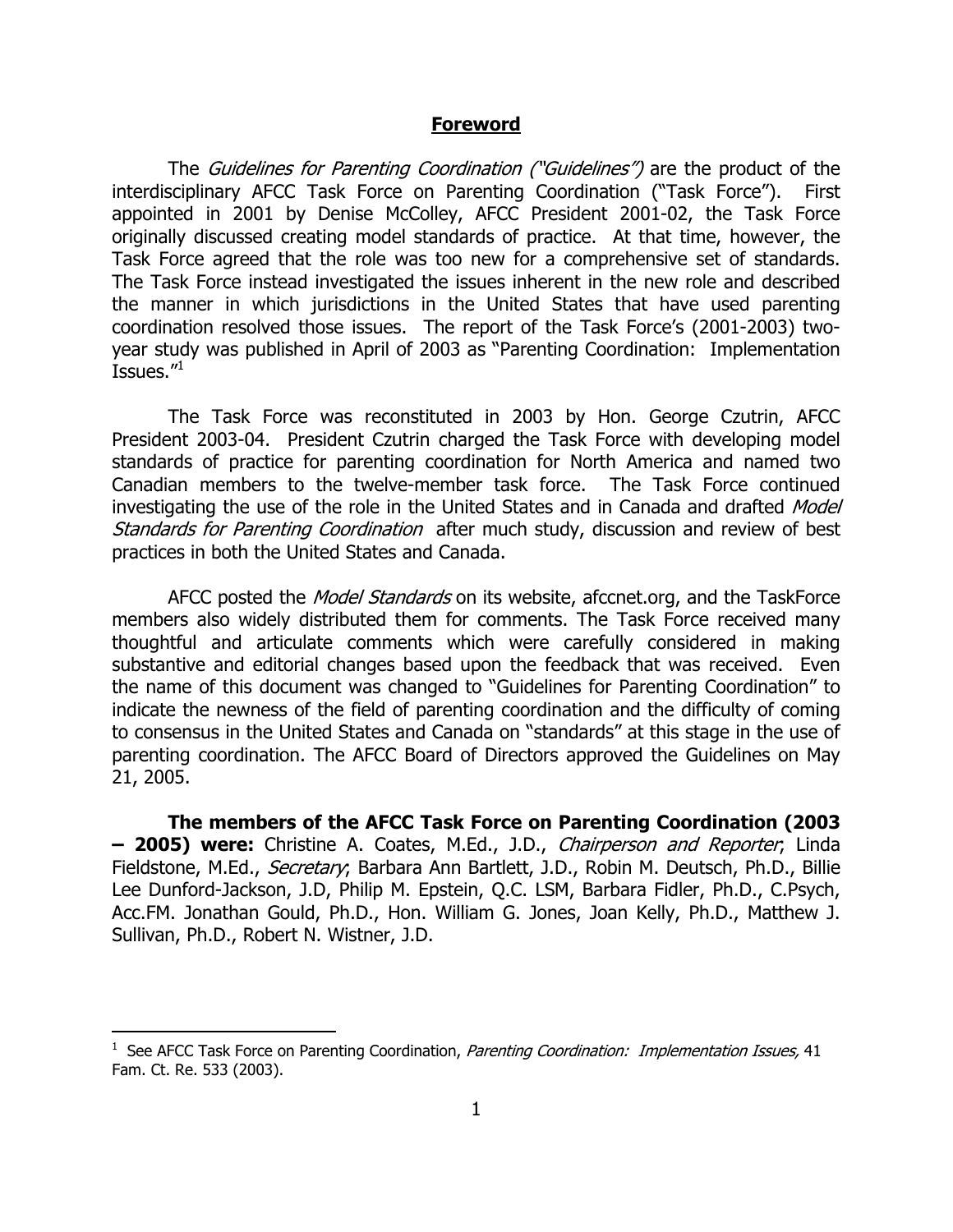# **GUIDELINES FOR PARENTING COORDINATION**

#### Overview and Definitions

 Parenting coordination is a child-focused alternative dispute resolution process in which a mental health or legal professional with mediation training and experience assists high conflict parents to implement their parenting plan by facilitating the resolution of their disputes in a timely manner, educating parents about children's needs, and with prior approval of the parties and/or the court, making decisions within the scope of the court order or appointment contract.

The overall objective of parenting coordination is to assist high conflict parents to implement their parenting plan, to monitor compliance with the details of the plan, to resolve conflicts regarding their children and the parenting plan in a timely manner, and to protect and sustain safe, healthy and meaningful parent-child relationships. Parenting coordination is a quasi-legal, mental health, alternative dispute resolution (ADR) process that combines assessment, education, case management, conflict management and sometimes decision-making functions.

The Parenting Coordinator (hereinafter referred to as "PC") role is most frequently reserved for those high conflict parents who have demonstrated their longerterm inability or unwillingness to make parenting decisions on their own, to comply with parenting agreements and orders, to reduce their child-related conflicts, and to protect their children from the impact of that conflict. Because the PC makes recommendations and/or decisions for the parties and possibly reports to the court, the PC should be appointed by and be responsible to the court. This delegation of judicial authority is a serious issue and courts should only appoint qualified professionals. The power and authority inherent in the role of the PC are substantial whether stipulated by the parties or assigned by the court. Therefore, it is important that any jurisdiction implementing a parenting coordination program adopt and adhere to guidelines for PC practice and programs.

As the parenting coordination model has been implemented in various jurisdictions, there has been variation in the manner in which the PC practices, the authority of the PC, the stage of the legal process when the PC is appointed and functions, the various roles of the PC, the qualifications and training of the PC, and the best practices for the role.

The alternative dispute resolution process described above as central to the parenting coordinator's role may be inappropriate and potentially exploited by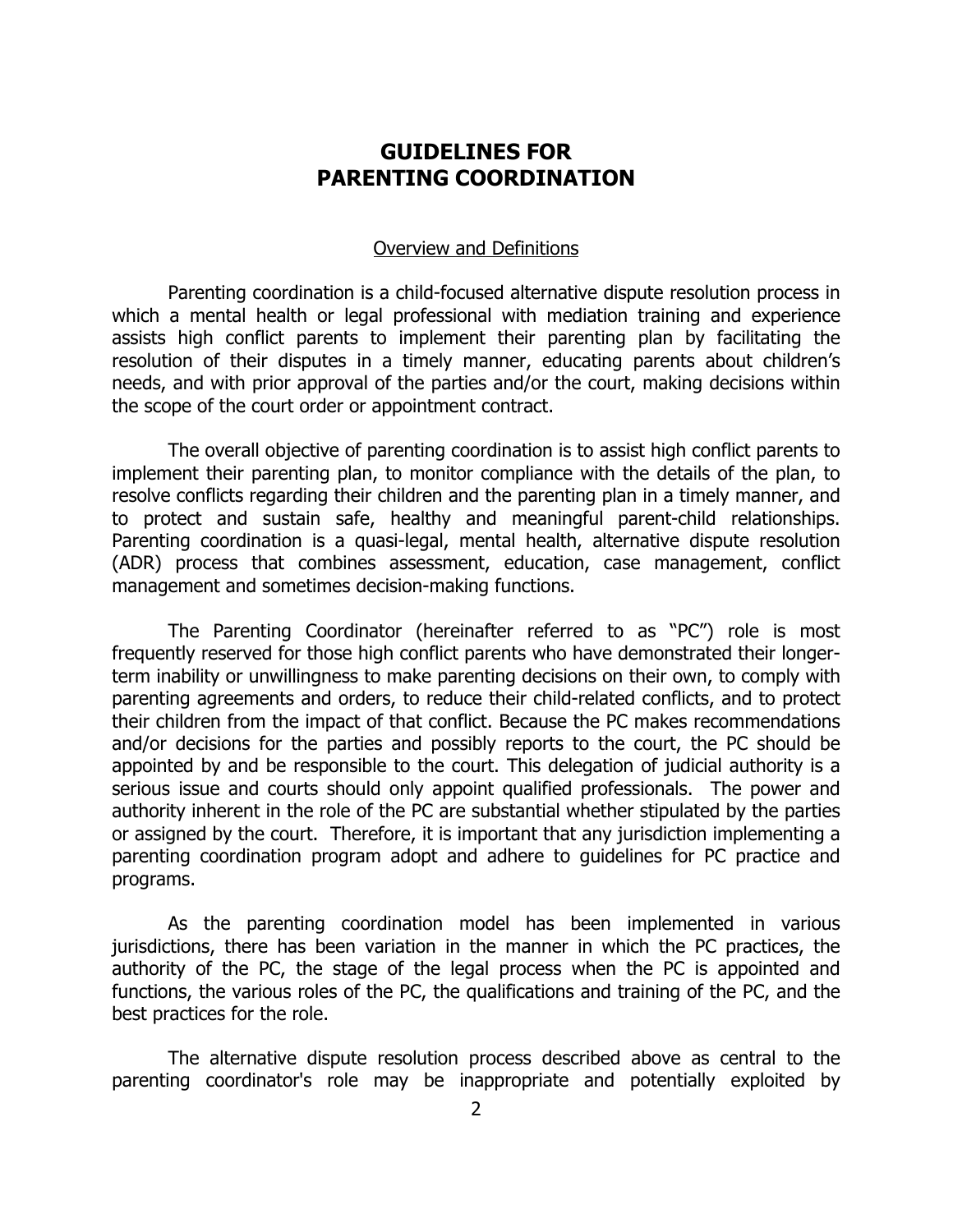perpetrators of domestic violence who have exhibited patterns of violence, threat, intimidation and coercive control over their co-parent. In those cases of domestic violence where one parent seeks to obtain and maintain power and control over the other, the role of the PC changes to an almost purely enforcement function. Here, the PC is likely to be dealing with a court order, the more detailed the better, rather than a mutually agreed upon parenting plan; the role is to ensure compliance with the details of the order and to test each request for variance from its terms with an eye to protecting the custodial parent's autonomy to make decisions based on the children's best interests and guarding against manipulation by the abusing parent. ADR techniques in such cases may have the effect of maintaining or increasing the imbalance of power and the victim's risk of harm. Accordingly, each jurisdiction should have in place a process to screen out and/or develop specialized PC protocols and procedures in this type of DV case. Likewise, PCs should routinely screen prospective cases for DV and decline to accept such cases if they do not have specialized expertise and procedures to effectively manage DV cases involving an imbalance of power, control and coercion.

The purpose of these *Guidelines for Parenting Coordination* ("*Guidelines*") is to provide**:**

- 1. detailed guidelines of practice for PCs;
- 2. guidelines for PCs regarding their ethical obligations and conduct;
- 3. qualifications for PCs, including relevant education, training and experience;

 4. assistance to jurisdictions that are implementing parenting coordination programs by providing guidelines of practice that they can adopt; and

 5. assistance to jurisdictions, professional organizations, educational institutions and professionals in the development and implementation of parenting coordination programs.

These *Guidelines* are aspirational in nature and offer quidance in best practices, qualifications, training and ethical obligations for PCs. Although they are not intended to create legal rules or standards of liability, they do provide very specific and detailed recommendations for training and best practices because of the expressed need for guidelines for program development and training. It is understood that each jurisdiction may vary in its practices; however, for parenting coordination to be accepted as a credible professional role, certain minimum guidelines of conduct and best practices must be articulated and followed.

The *Guidelines for Parenting Coordination* include different levels of quidance: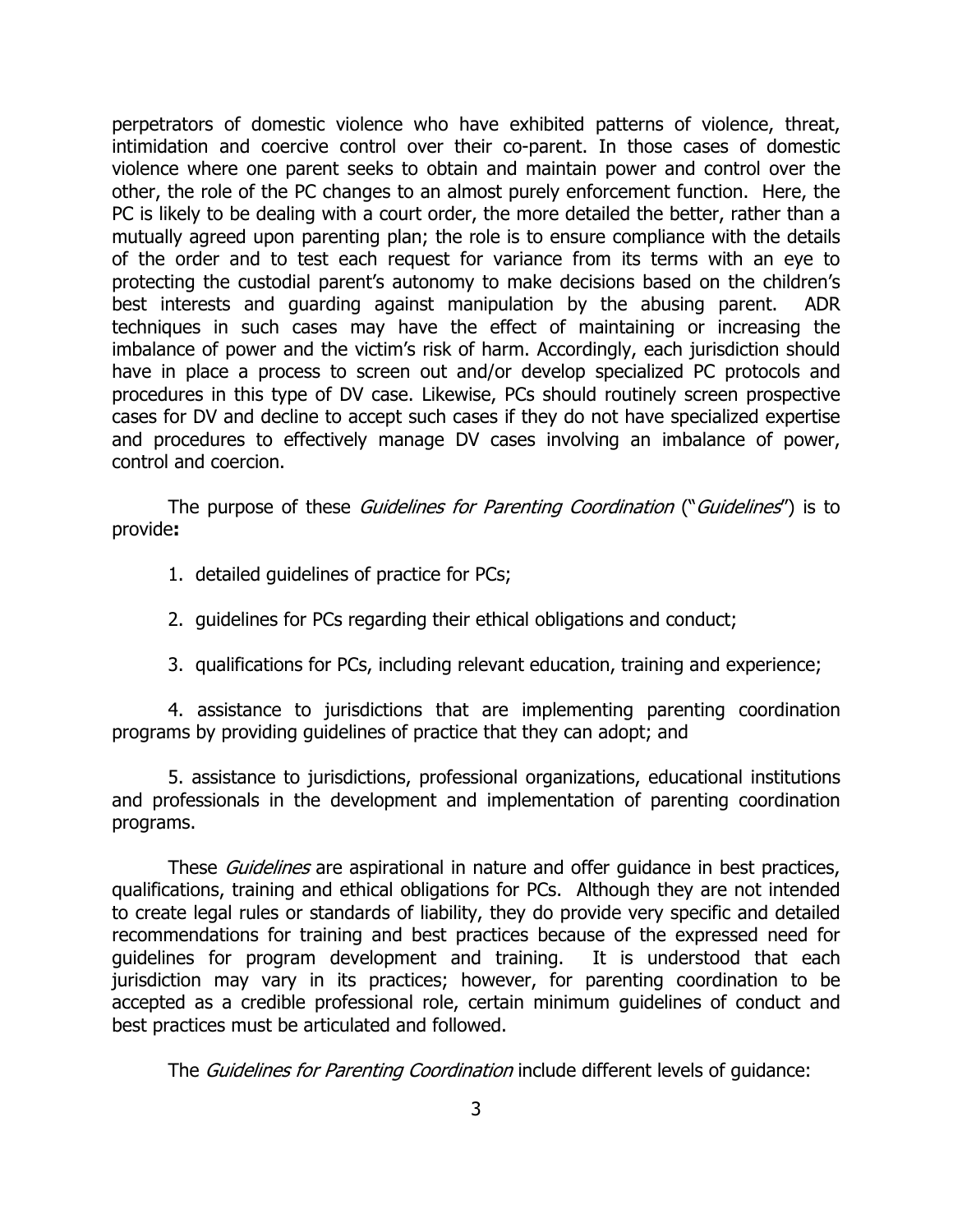Use of the term "may" in a *Guideline* is the lowest strength of quidance and indicates a practice that the PC should consider adopting, but, from which the PC can deviate in the exercise of good professional judgment.

Most of the *Guidelines* use the term "should" which indicates that the practice described in the *Guideline* is highly desirable and should be departed from only with very strong reason.

The rarer use of the term "shall" in a *Guideline* is a higher level of guidance to the PC, indicating that the PC should not have discretion to depart from the practice described.

# **Guideline I**

A PC shall be qualified by education and training to undertake parenting coordination and shall continue to develop professionally in the role.

A. The PC shall be required to have training and experience in family mediation. The PC should become a certified/qualified mediator under the rules or laws of the jurisdiction in which he or she practices, if such certification is available.

B. The PC shall be a licensed mental health or legal professional in an area relating to families, or a certified family mediator under the rules or laws of the jurisdiction with a master's degree in a mental health field.

C. The PC should have extensive practical experience in the profession with high conflict or litigating parents.

D. The PC shall have training in the parenting coordination process, family dynamics in separation and divorce, parenting coordination techniques, domestic violence and child maltreatment**,** and court specific parenting coordination procedures. A model training curriculum incorporating four modules is included in these *Guidelines* as Appendix A.

E. A PC shall acquire and maintain professional competence in the parenting coordination process. A PC shall regularly participate in educational activities promoting professional growth. It is recommended that a PC participate in peer consultation or mentoring to receive feedback and support on cases. PC orders and/or private agreements should specify that such professional consultation is permitted.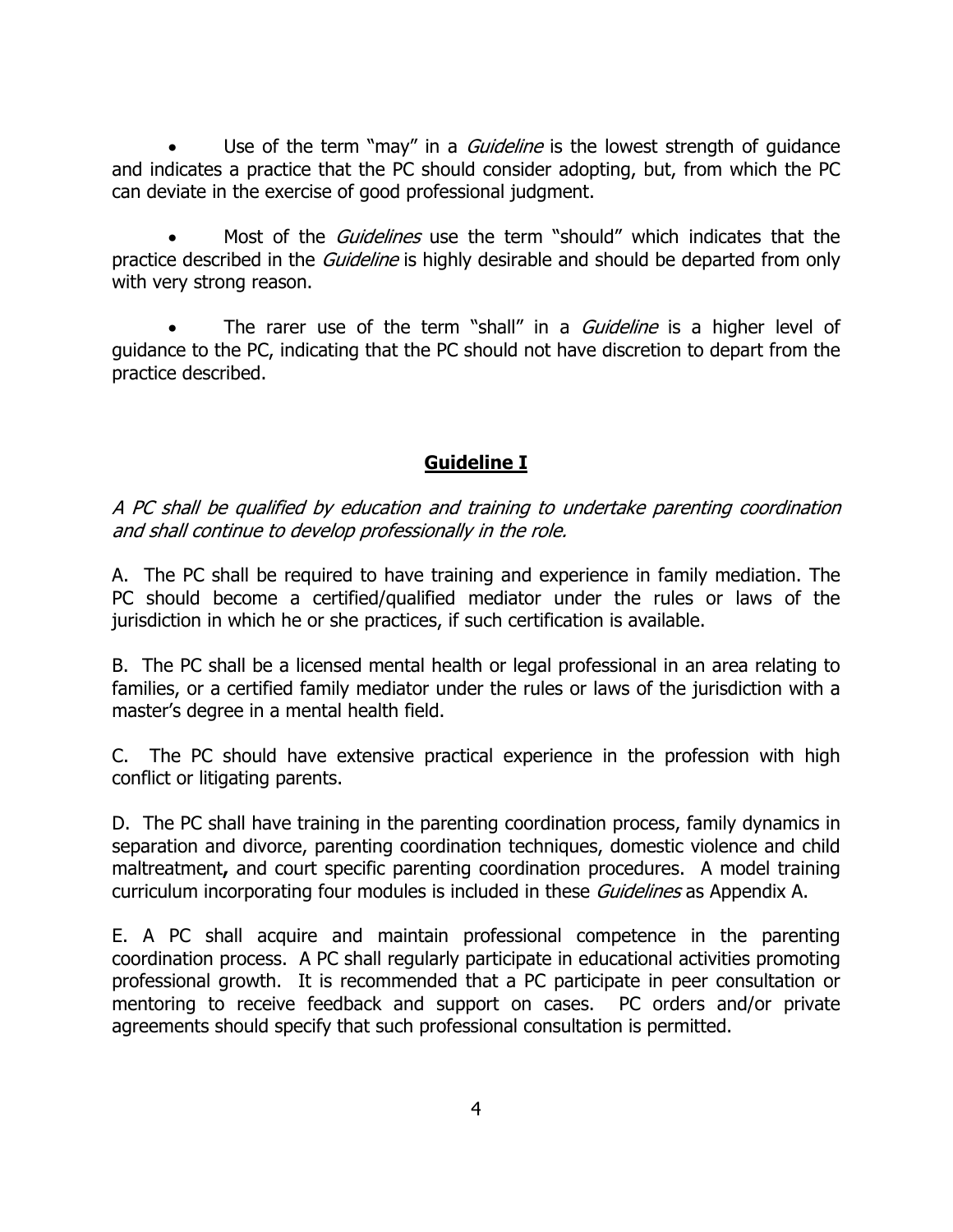F. A PC shall decline an appointment, withdraw, or request appropriate assistance when the facts and circumstances of the case are beyond the PC's skill or expertise.

G. A jurisdiction should consider "grandfathering" existing professionals with appropriate experience**.**

### **Guideline II**

A PC shall maintain impartiality in the process of parenting coordination, although a PC is not neutral regarding the outcome of particular decisions. Impartiality means freedom from favoritism or bias in word, action, or appearance, and includes a commitment to assist all parties, as opposed to any one individual.

A. A PC shall withdraw if the PC determines he or she cannot act in an impartial or objective manner**.**

B. A PC shall neither give nor accept a gift, favor, loan or other item of value from any party having an interest in the parenting coordination process. During the parenting coordination process, a PC shall not solicit or otherwise attempt to procure future professional services or positions from which the PC may profit.

C. A PC shall not coerce or improperly influence any party to make a decision.

D. A PC shall not intentionally or knowingly misrepresent or omit any material fact, law**,** or circumstance in the parenting coordination process.

E. A PC shall not accept any engagement, provide any service or perform any act outside the role of PC that would compromise the PC's integrity or impartiality in the parenting coordination process.

# **Guideline III**

A PC shall not serve in a matter that presents a clear conflict of interest.

A. A conflict of interest arises when any relationship between the PC and the participants or the subject matter of the dispute compromises or appears to compromise a PC's impartiality.

B. A PC shall disclose potential conflicts of interest as soon as practical after a PC becomes aware of the interest or relationship giving rise to the potential conflict.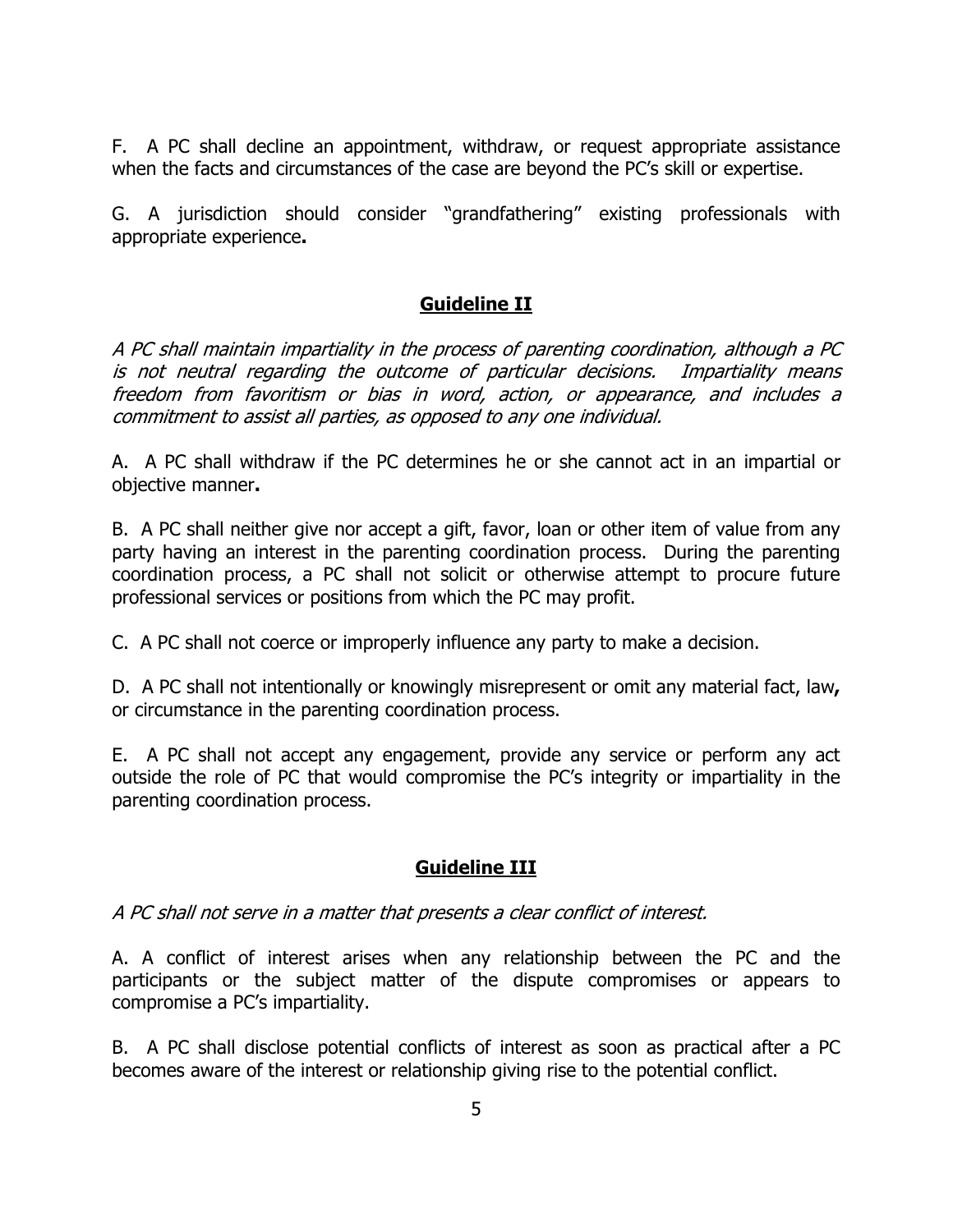C. After appropriate disclosure, the PC may serve with the written agreement of all parties. However, if a conflict of interest clearly impairs a PC's impartiality, the PC shall withdraw regardless of the express agreement of the parties.

D. During the parenting coordination process, a PC shall not create a conflict of interest by providing any services to interested parties that are not directly related to the parenting coordination process.

E. A PC may make referrals to other professionals to work with the family, but shall avoid actual or apparent conflicts of interest by referrals. No commissions, rebates, or similar remuneration shall be given or received by a PC for parenting coordination or other professional referrals.

### **Guideline IV**

A PC shall not serve in dual sequential roles.

A. A PC shall not serve in multiple roles in a case that create a professional conflict.

1. A child's attorney or child advocate shall not become a PC in the same case.

2. A mediator or custody evaluator shall be cautious about becoming a PC in the same case, even with the consent of the parties, because of the differences in the role and potential impact of the role change.

3. A PC shall not become a custody evaluator either during or after the term of a PC's involvement with the family.

4. A PC shall not be appointed after serving as a therapist, consultant, or coach, or serve in another mental health role to any family member.

5. A PC shall not become a therapist, consultant, or coach, or serve in any other mental health role to any family member, either during or after the term of the PC's involvement.

6. A PC shall not become one client's lawyer, either during or after the term of the PC's involvement, nor shall one client's lawyer become the PC in that client's case.

B. A PC should attempt to facilitate resolution of issues by agreement of the parties; however, the PC is not acting in a formal mediation role. An effort towards resolving an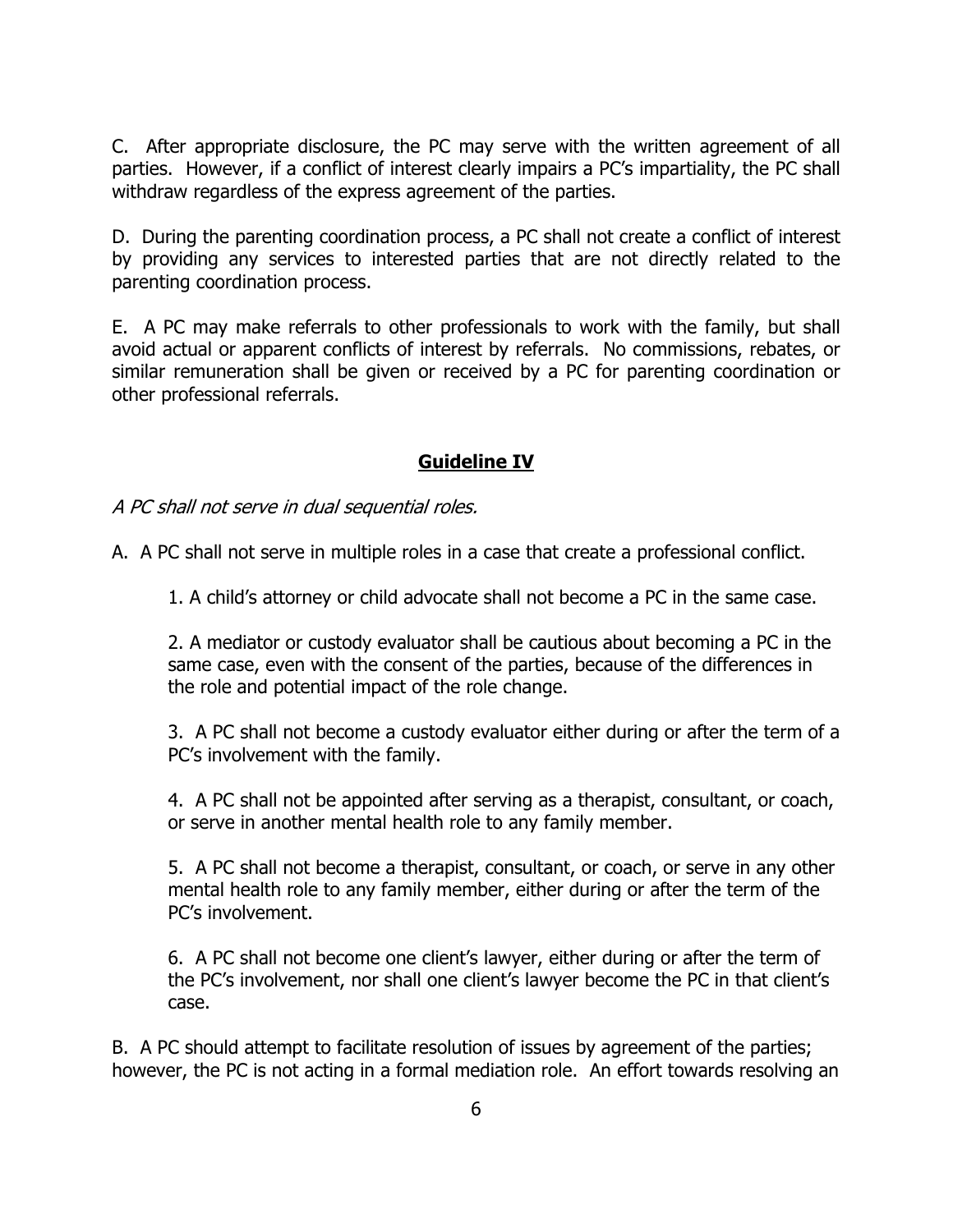issue (which may include therapeutic, mediation, educational, and negotiation skills) does not disqualify a PC from deciding an issue that remains unresolved after efforts of facilitation.

### **Guideline V**

A PC shall inform the parties of the limitations on confidentiality in the parenting coordination process. Information shall not be shared outside of the parenting coordination process except for legitimate and allowed professional purposes. A PC shall maintain confidentiality regarding the sharing of information outside of the scope of the parenting coordination process, which is obtained during the parenting coordination process, except as provided by court order or by written agreement of the parties.

A. Parenting coordination is not a confidential process, either for communications between the parties and their children and the PC, or for communications between the PC and other relevant parties to the parenting coordination process**,** or for communications with the court. $2^2$ 

B. A PC shall inform the parties of the following limitations of confidentiality:

1. The PC shall report suspected child abuse or neglect to child protective services whether or not a mandatory or voluntary reporter under state, provincial or federal law; and

 $\overline{a}$ 2 Parenting coordination is an unusual type of intervention that does not fit within the existing framework of rules and laws dealing with the subjects of "statutory privileges," "rules of evidence," and "professional codes of ethics" related to the subject of "confidentiality" and statements made by parents or people involved in any disputed parenting case. In cases not involving a PC, the statements of parties may be protected from use as evidence in the dispute resolution process, for any of those reasons. However, the essence of the PC concept is that all such confidentiality protections need to be stripped away, so the PC is free to make quick decisions based upon all knowledge the PC has obtained from the parties and other sources. Consequently, in order for the PC to be empowered to operate freely and effectively in the role of expeditious dispute resolver, appropriate provisions need to be included in the written agreement and/or court order of appointment for the effective waiver of all privileges and rules of evidence or professional conduct regarding confidentiality which may be waived. In addition, a clear statement should be included to provide that the PC will not provide either party with legal advice or representation or psychotherapy, and the parents are advised to seek any such advice from independent providers of their own choice. The parents are entitled to a very clear and unambiguous description of the privileges and rules they are being asked to waive in order to empower the PC to perform the rather unique services contemplated in the parenting coordination process. Likewise, the PC has a significant concern with establishing a barrier from complaints of unprofessional conduct from disgruntled parents who are not happy about PC decisions.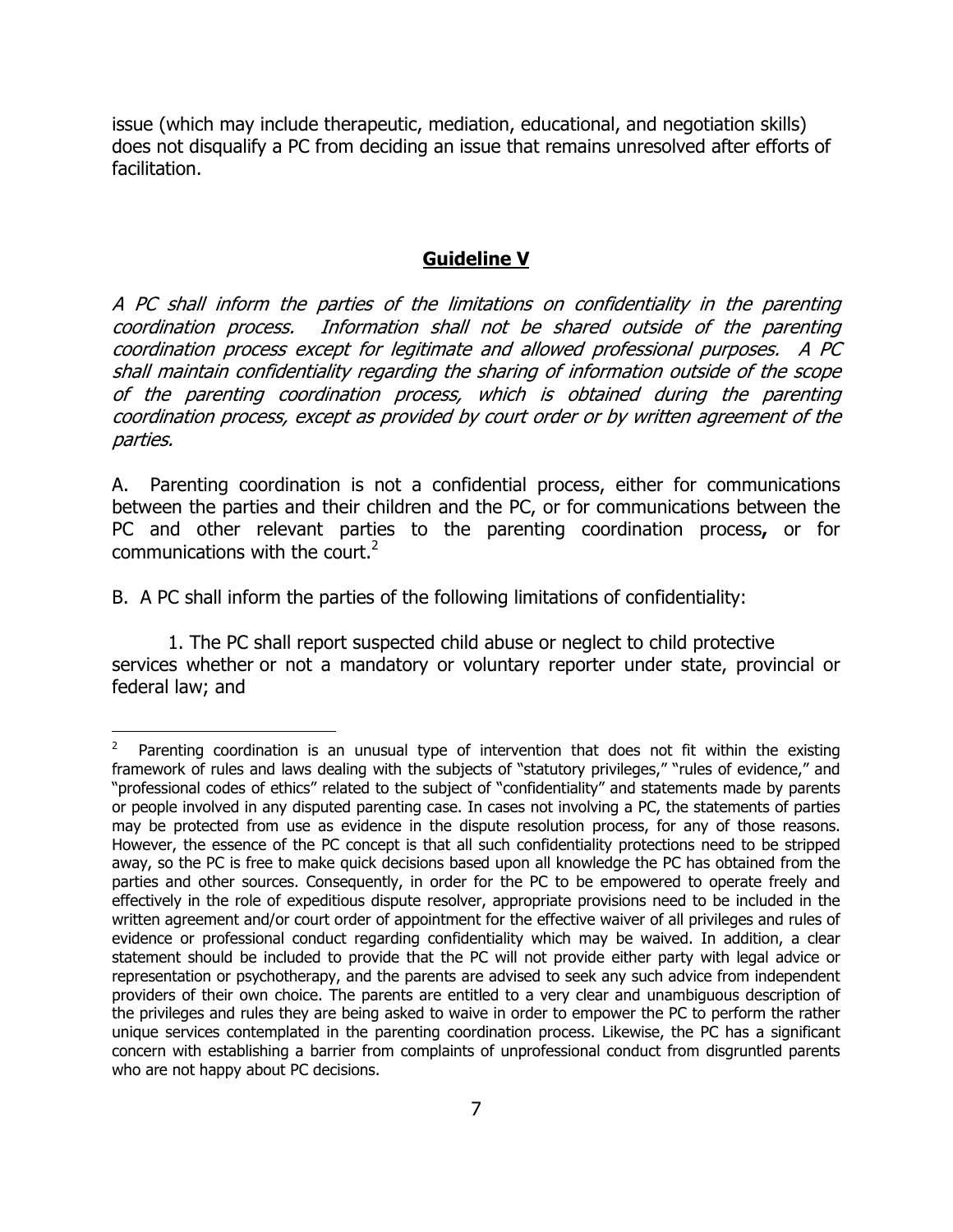2. The PC shall report to law enforcement or other authorities if the PC has reason to believe that any family member appears to be at serious risk to harm himself or herself, another family member or a third party.

### **Guideline VI**

A PC shall assist the parties in reducing harmful conflict and in promoting the best interests of the children consistent with the roles and functions of a PC.

A. A PC serves an assessment function. The PC should review the custody evaluation, other relevant records, interim or final court orders, information from interviews with parents and children and other collateral sources, domestic violence protection orders, and any other applicable cases involving criminal assault, domestic violence or child abuse, educational records, and analyze the impasses and issues as brought forth by the parties.

B. A PC serves an educational function. The PC should educate the parties about child development, divorce research, the impact of their behavior on the children, parenting skills, and communication and conflict resolution skills. The PC may coach the parties about these issues.

C. A PC serves a coordination/case management function. The PC should work with the professionals and systems involved with the family (e.g. mental health, health care, social services, education, legal) as well as with extended family, stepparents, and significant others.

D. A PC serves a conflict management function. The PC's primary role is to assist the parties to work out disagreements regarding the children to minimize conflict. The PC may utilize dispute resolution skills from principles and practices of negotiation, mediation, and arbitration. To assist the parents in reducing conflict, the PC may monitor the faxed, emailed, or written exchanges of parent communications and suggest more productive forms of communication that limit conflict between the parents. In order to protect the parties and children in domestic violence cases involving power, control and coercion, a PC should tailor the techniques used so as to avoid offering the opportunity for further coercion.

E. A PC serves a decision-making function. When parents are not able to decide or resolve disputes on their own, the PC shall be empowered to make decisions to the extent described in the court order, or to make reports or recommendations to the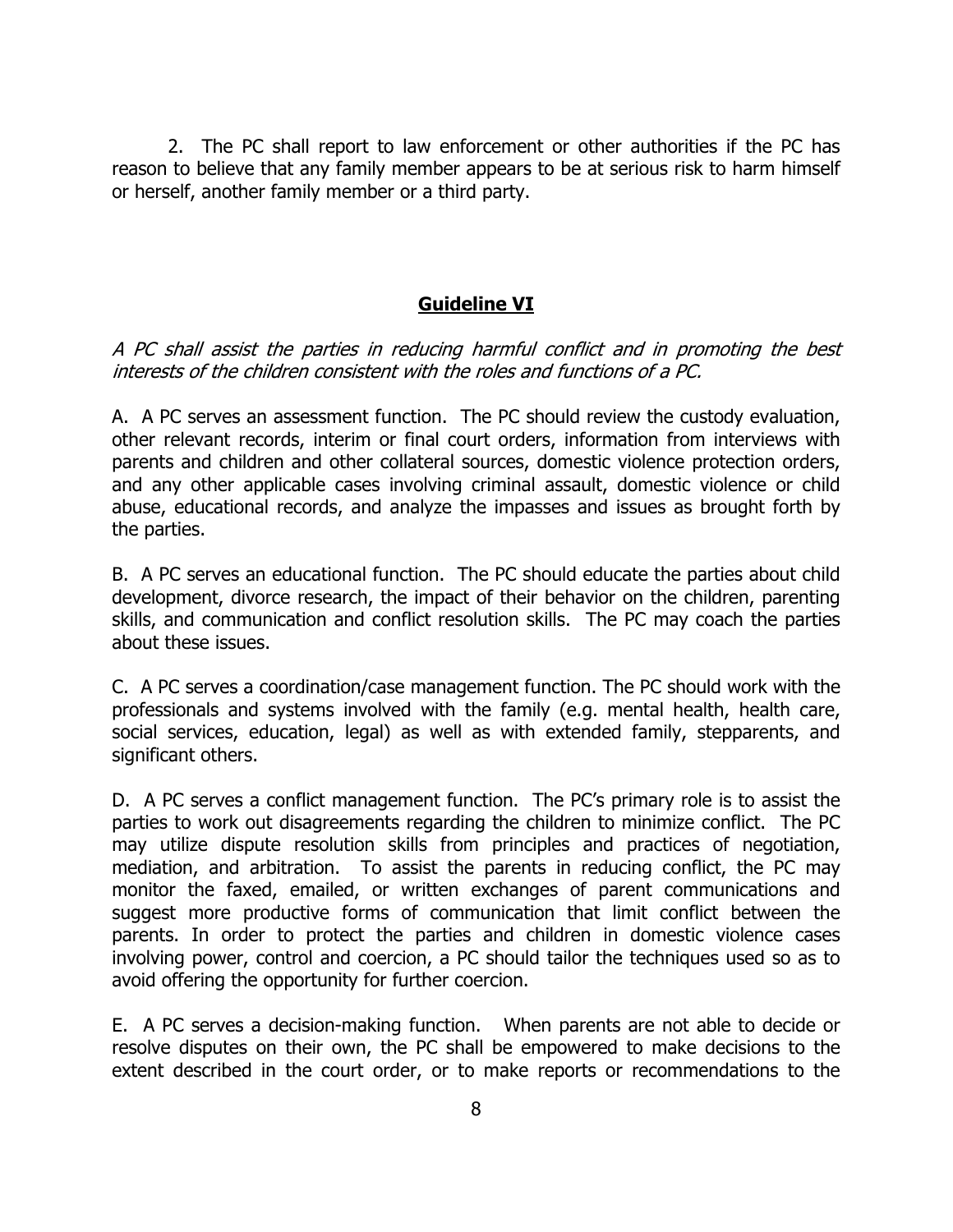court for further consideration. PCs should communicate their decisions in a timely manner in person or by fax, e-mail or telephone. In the event decisions are provided orally, a written version shall follow in a timely manner.

F. A PC shall not offer legal advice.

-

### **Guideline VII**

A PC shall serve by parent stipulation and/or formal order of the court, which shall clearly and specifically define the PC's scope of authority and responsibilities.

A. A court order is necessary to provide the PC authority to work with the parents outside of the adversarial process, to obtain information, and to make recommendations and decisions as specified in the order.<sup>3</sup>

B. In addition to the court order for the PC, a written agreement between the parties and the PC may be used to detail specific issues not contained in the court order, such as fee payments, billing practices and retainers.

C. The court order or consent order should specify a term of service for the PC, including starting and ending dates.<sup>4</sup> Parents can request that a PC continue for additional terms of service following the expiration of each term or can decline to renew the PC's services. Similarly the PC can give notice prior to the end of the term of service that the PC will not continue to serve as PC.

D. A PC should not initiate providing services until the PC has received the fully executed and filed court order appointing the PC, or the parents, their counsel (if any) and the PC have signed a consent agreement**,** if any.

 $3$  In some jurisdictions, a stipulation or consent decree is required for the appointment of a PC. A few jurisdictions allow the court to appoint the PC on its own authority. In Canada, the authority of the PC to make decisions is derived from arbitration statutes and a PC may function with the parents' consent only.

 $4$  Many experienced PC's have found a period of 18 months to 2 years to be optimal in terms of becoming familiar with the family and developing a working relationship with the parents.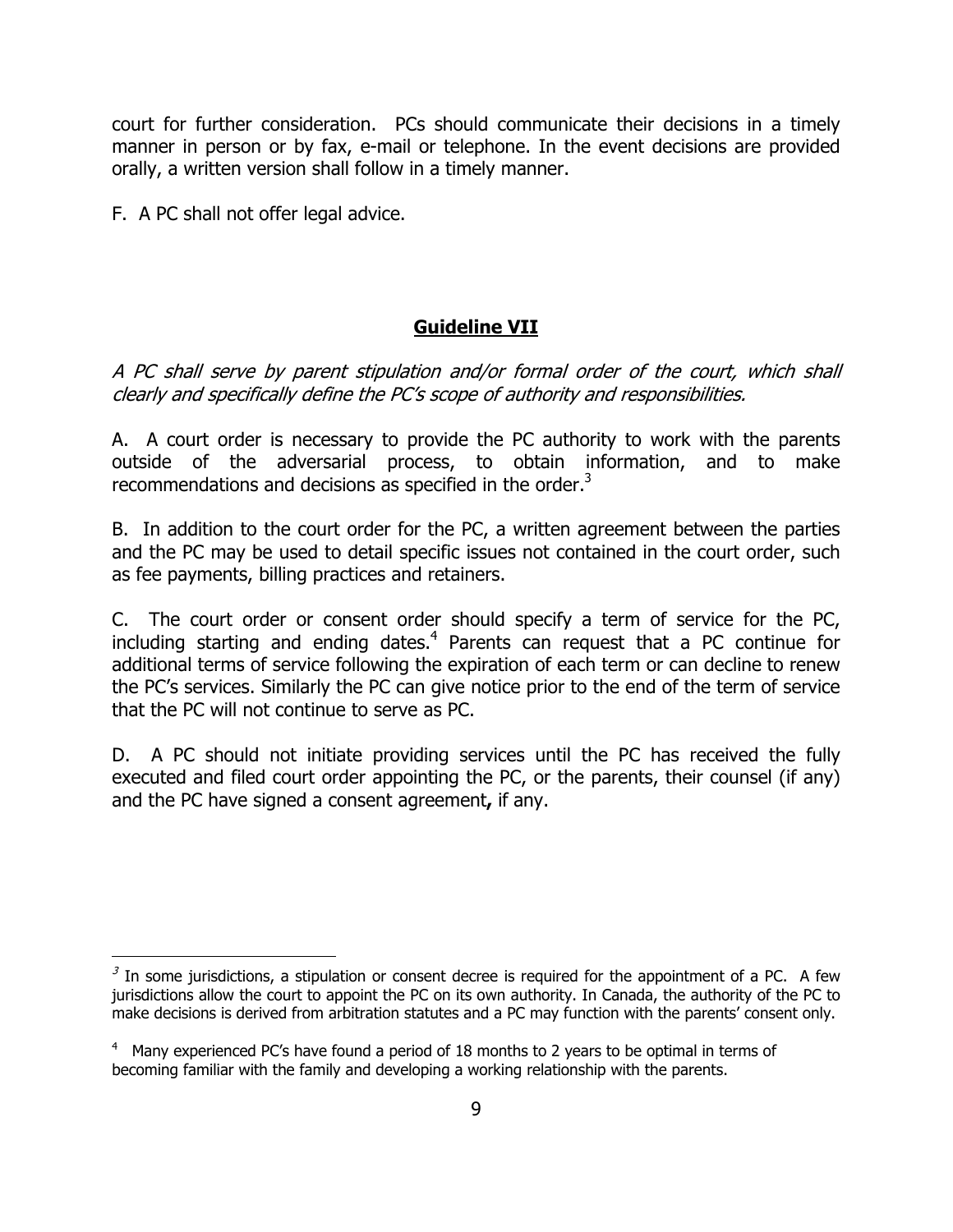### **Guideline VIII**

A PC shall facilitate the participants' understanding of the parenting coordination process so that they can give informed consent to the process.

A. The position of the PC is one of considerable authority and power. It is important that parents fully understand the extent of the parental rights and power they are assigning to the PC in the form of decision-making, the limited nature of the confidentiality of the process, the professional persons with whom the PC will be authorized to consult or obtain information, and what the parents' rights are in seeking redress with the court.

B. In the first session, a PC should carefully review the nature of the PC's role with the parents, to ensure that they understand what the parenting coordination process involves.

### **Guideline IX**

A PC shall fully disclose and explain the basis of any fees and charges to the participants.

A. All charges for parenting coordination services shall be based upon the actual time expended by the PC or as directed by the local jurisdiction's parenting coordination program. All fees and costs shall be appropriately divided between the parties as directed by the court order of appointment or as agreed upon in the PC's written fee agreement with the parties with the approval of the court.<sup>5</sup>

B. Prior to beginning the parenting coordination process, and in writing, a PC shall explain to the parties and counsel the basis of fees and costs and the method of payment and any fees associated with postponement, cancellation and/or nonappearance, as well as any other items and the parties' pro rata share of the fees and costs as determined by the court order or agreed to by the parties with approval of the court. In cases of domestic violence involving power, control and coercion, the PC shall hold individual sessions with the parties to convey this information.

 $\overline{a}$ 

<sup>&</sup>lt;sup>5</sup> Typically the fees are split equally between the parties, although if their assets and income differ substantially, fees may be apportioned accordingly. In states that have the Income Shares child support guidelines, courts sometimes apportion responsibility for PC costs in the same percentages as child support is apportioned. The court, rather than the PC, should make a determination of the appropriate ratio of payment based on the available financial data. The order may also include a provision for the parent coordinator to alter the usual ratio of payment if one parent abuses the process. In the event that a party requests judicial review of a parenting coordinator decision and does not prevail, the court may order full payment of fees by that party.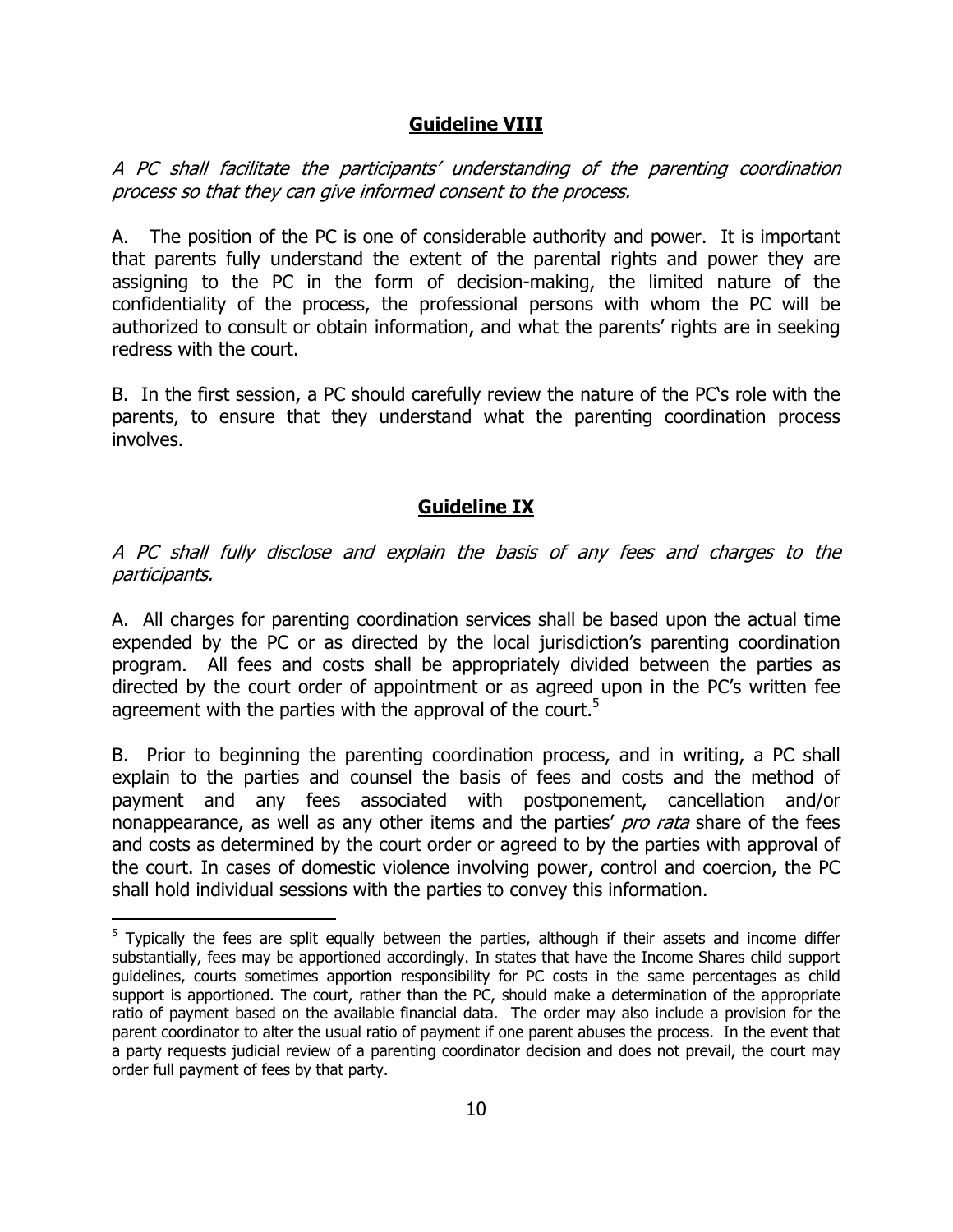C. Activities for which a PC may charge typically include time spent interviewing parents, children and collateral sources of information; preparation of agreements; correspondence, decisions and reports; review of records and correspondence; telephone and electronic conversation; travel; court preparation; and appearances at hearings, depositions and meetings.

D. The PC should comply with any local statute, constitutional rulings, or practice rules regarding fees. A PC may request a retainer or advance deposit prior to starting a case.<sup>6</sup> The parties should be billed on a regular basis and notified when the retainer or advance deposit, if any, is to be replenished.

E. A PC shall maintain records necessary to support charges for services and expenses and should make a detailed accounting of those charges to the parties, their counsel or the court on a regular basis, if requested to do so.

# **Guideline X**

A PC will communicate with all parties, counsel, children, and the court in a manner which preserves the integrity of the parenting coordination process and considers the safety of the parents and children. The PC will have access to persons involved with family members and to documentary information necessary to fulfill the responsibilities of the PC.

A. Because parenting coordination is a non-adversarial process designed to reduce acrimony and settle disputes efficiently, a PC may engage in  $ex$  parte (individual) communications with each of the parties and/or their attorneys, if specified in writing in the order of appointment, PC agreement or stipulation. The PC may initiate or receive ex parte oral or written communications with the parties and their attorneys, legal representatives of the children, and other parties relevant to understanding the issues. The PC should do so in an objective, balanced manner that takes into consideration the possibility or perception of bias. The PC should communicate agreements, recommendations, or decisions to all parties and counsel at the same time.

B. If reports are written, the PC should follow the court's rules or instructions regarding whether the court should receive a copy. The PC shall not communicate  $ex$  parte with the judge.

C. The PC typically should have access to any persons involved with family members including, but not limited to, the custody evaluator, lawyers, school officials, and

-

 $6$  In some jurisdictions, the PC also requires a refundable deposit from each party for any fees and expenses incurred but not paid prior to ending the case.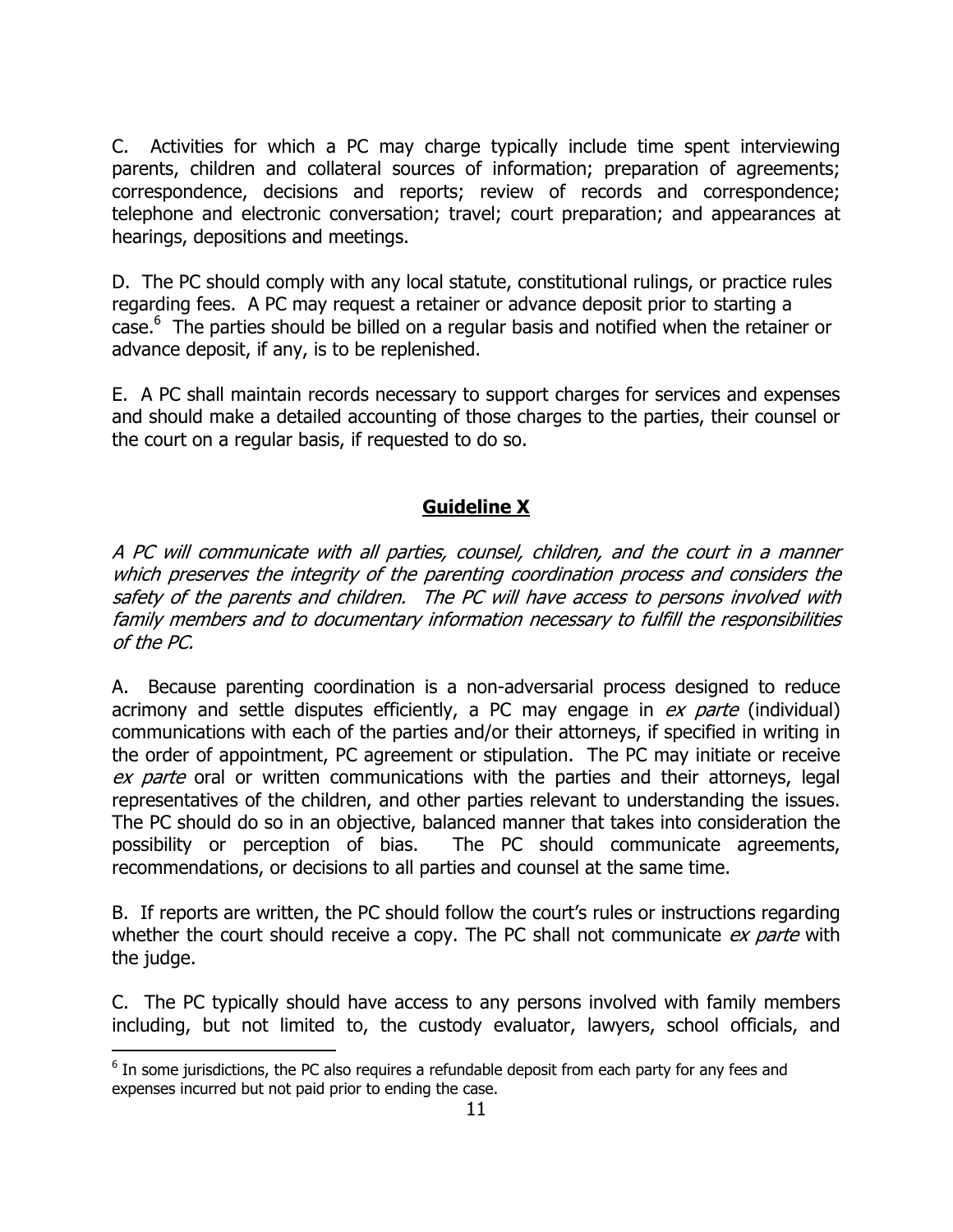physical and mental health care providers. The PC shall have the authority to meet with the children, any stepparent or person acting in that role, or anyone else the PC determines to have a significant role in contributing to or resolving the conflict. The PC should notify any such collateral sources that information obtained from them is not confidential and that it may be used in making decisions or writing reports or recommendations to or testifying in court.

D. The PC should have access to all orders and pleadings filed in the case, as well as the custody evaluation report, school and medical records of the children, and reports of psychological testings that were generated prior to, during or after the pendency of the case. The court order should require that the parties execute releases and consents to permit access to such data and other relevant information.

E. The PC should have initial individual and/or joint interviews with the parties, and may want to interview the children if the PC has the appropriate training and skills. PCs may interview any individuals who provide services to the children as needed to assess the children's needs and wishes. The communication between the parties may be in joint face-to-face meetings, telephone conference calls, individual face-to-face or telephone meetings, e-mail, or fax. The PC should determine whether separate or joint sessions are most appropriate at any particular time. In cases of domestic violence involving power, control and coercion, the PC shall conduct interviews and sessions with the parties individually.

F. The PC shall be alert to the reasonable suspicion of any acts of domestic violence directed at the other parent, a current partner, or the children. The PC should adhere to any protection orders, and take whatever measures may be necessary to ensure the safety of the parties, their children and the PC.

G. The PC should be alert to the reasonable suspicion of any substance abuse by either parent or child, as well as any psychological or psychiatric impairment of any parent or child.

H. The PC should keep notes regarding all communications with the parties, the children and other persons with whom the PC speaks about the case.

I. A PC shall document in writing all resolutions agreed upon by the parties or determined by arbitration, noting the process by which the agreement or decision was made.

J. The PC shall maintain records in a manner that is professional, comprehensive and inclusive of information and documents that relate to the parenting coordination process and that support decisions and recommendations by the PC.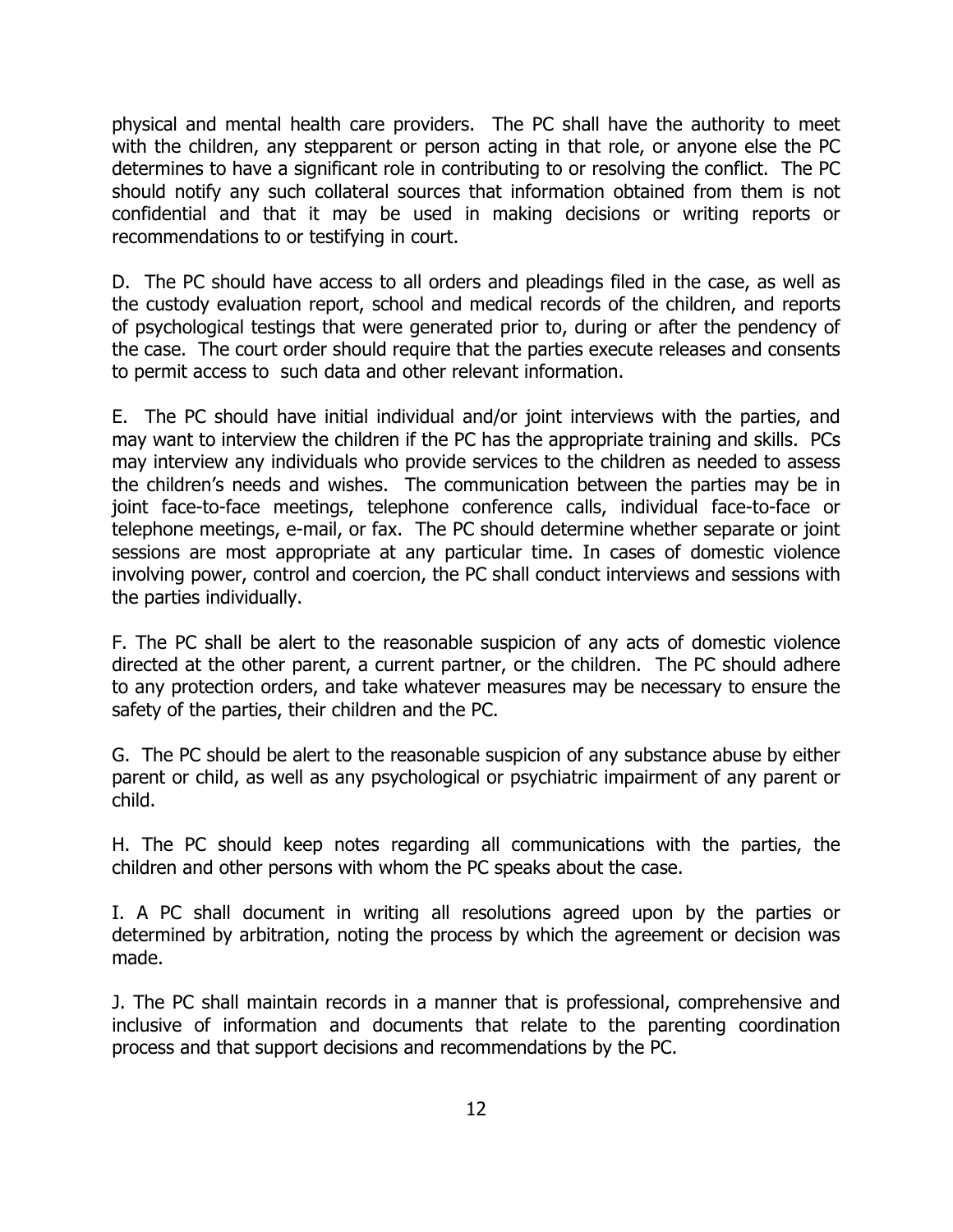### **Guideline XI**

A PC should attempt to facilitate agreement between the parties in a timely manner on all disputes regarding their children as they arise. When parents are unable to reach agreement, and if it has been ordered by the court, or authorized by consent, the PC shall decide the disputed issues**.**

A. A PC may be granted the authority to make decisions for the parties when they cannot agree, or the PC may be allowed only to make recommendations to the parties or the court. The scope of the PC's decision-making authority may be limited in some jurisdictions by constitutional law or statute. A PC should be knowledgeable about governing law and procedure in the PC's jurisdiction regarding decision-making or arbitration by the PC.

B. A PC shall have only the authority that is delegated in the court order or the consent provided by the parties. If so written in the order or consent agreement, a PC may have authority to resolve the following type of issues:

1. Minor changes or clarification of parenting time/access schedules or conditions including vacation, holidays, and temporary variation from the existing parenting plan;

2. Transitions/exchanges of the children including date, time, place, means of transportation and transporter;

3. Health care management including medical, dental, orthodontic, and vision care;

4. Child-rearing issues;

5. Psychotherapy or other mental health care including substance abuse assessment or counseling for the children;

6. Psychological testing or other assessment of the children and parents;

7. Education or daycare including school choice, tutoring, summer school, participation in special education testing and programs or other major educational decisions;

8. Enrichment and extracurricular activities including camps and jobs;

9. Religious observances and education;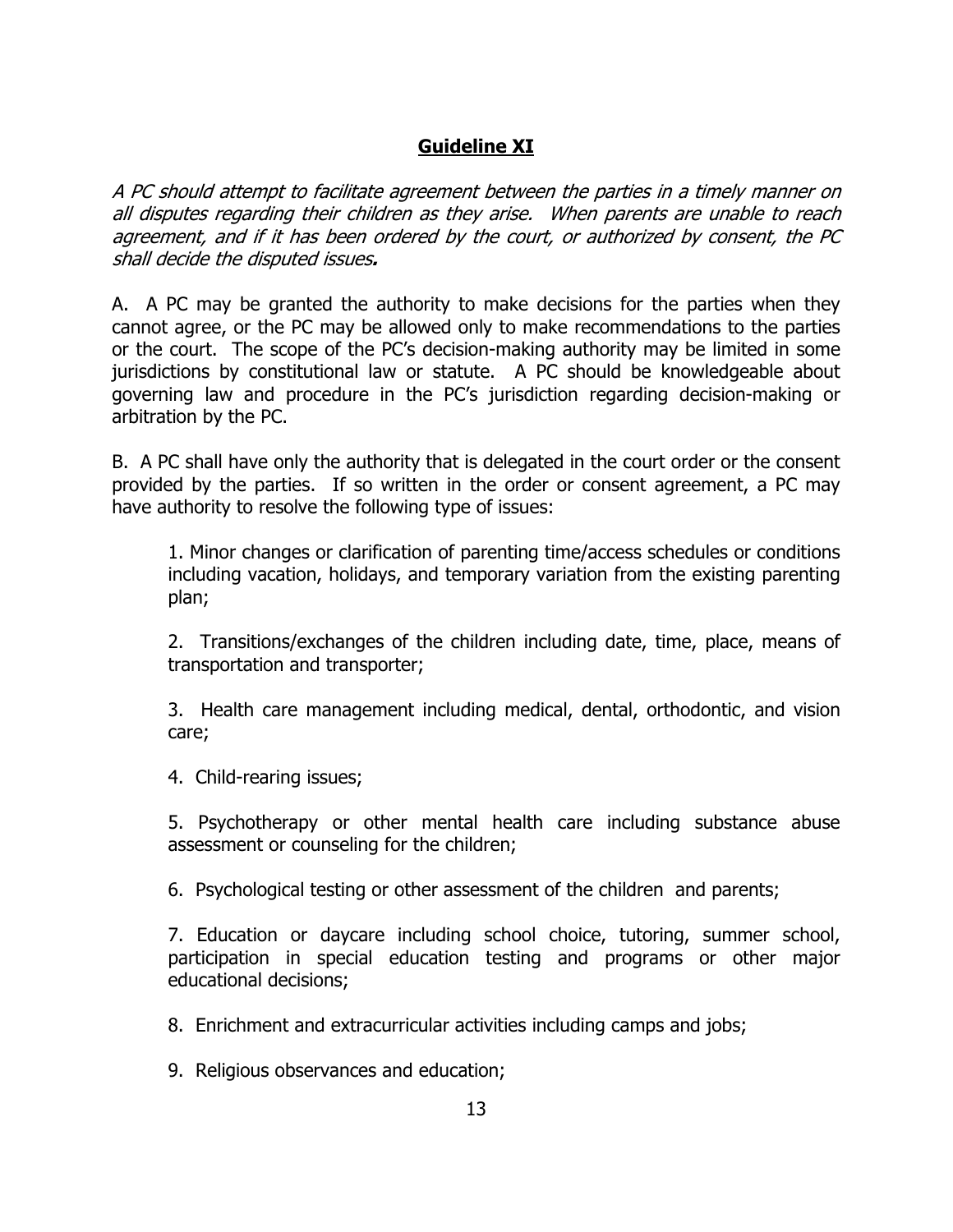10. Children's travel and passport arrangements;

11. Clothing, equipment, and personal possessions of the children;

12. Communication between the parents about the children including telephone, fax, e-mail, notes in backpacks, etc.;

13. Communication by a parent with the children including telephone, cell phone**,** pager, fax, and e-mail when they are not in that parent's care;

14. Alteration of appearance of the children including haircuts, tattoos, ear and body piercing;

15. Role of and contact with significant others and extended families;

16. Substance abuse assessment or testing for either or both parents or a child, including access to results; and

17. Parenting classes for either or both parents.

-

C. The PC should use or gather written or verbal statements of the dispute from each party, as well as other relevant sources of information. The methodology used by the PC shall be fair to both parties, and be transparent to both the court and the parties. Each party shall be given an opportunity to be heard in the process. Notice shall be given as to what is expected from the participation of the parties and the consequences of nonparticipation. If one party refuses to cooperate after notice, then the PC may continue to resolve the dispute.

D. The PC shall issue a written resolution of the dispute or a verbal decision in time sensitive matters to be followed by a written decision.<sup>8</sup>

 $^7$  In some jurisdictions, the PC must notify the parties of the intent to proceed to an arbitration phase if the parties do not reach agreement on their own or with the assistance of the PC.

<sup>&</sup>lt;sup>8</sup> There is variation in the destination of the PC's recommendations and decisions. In most but not all jurisdictions in which PCs are appointed by court order, the PC is expected to send all recommendations, reports, and decisions to the court, as well as to each parent and their attorneys. Where the PC has not been appointed by the court, PCs should prepare recommendations, reports and decisions in such a manner that the court can access the information if requested. In most jurisdictions, that determination becomes an order and is considered binding. Standards for appeal and judicial review vary from jurisdiction to jurisdiction.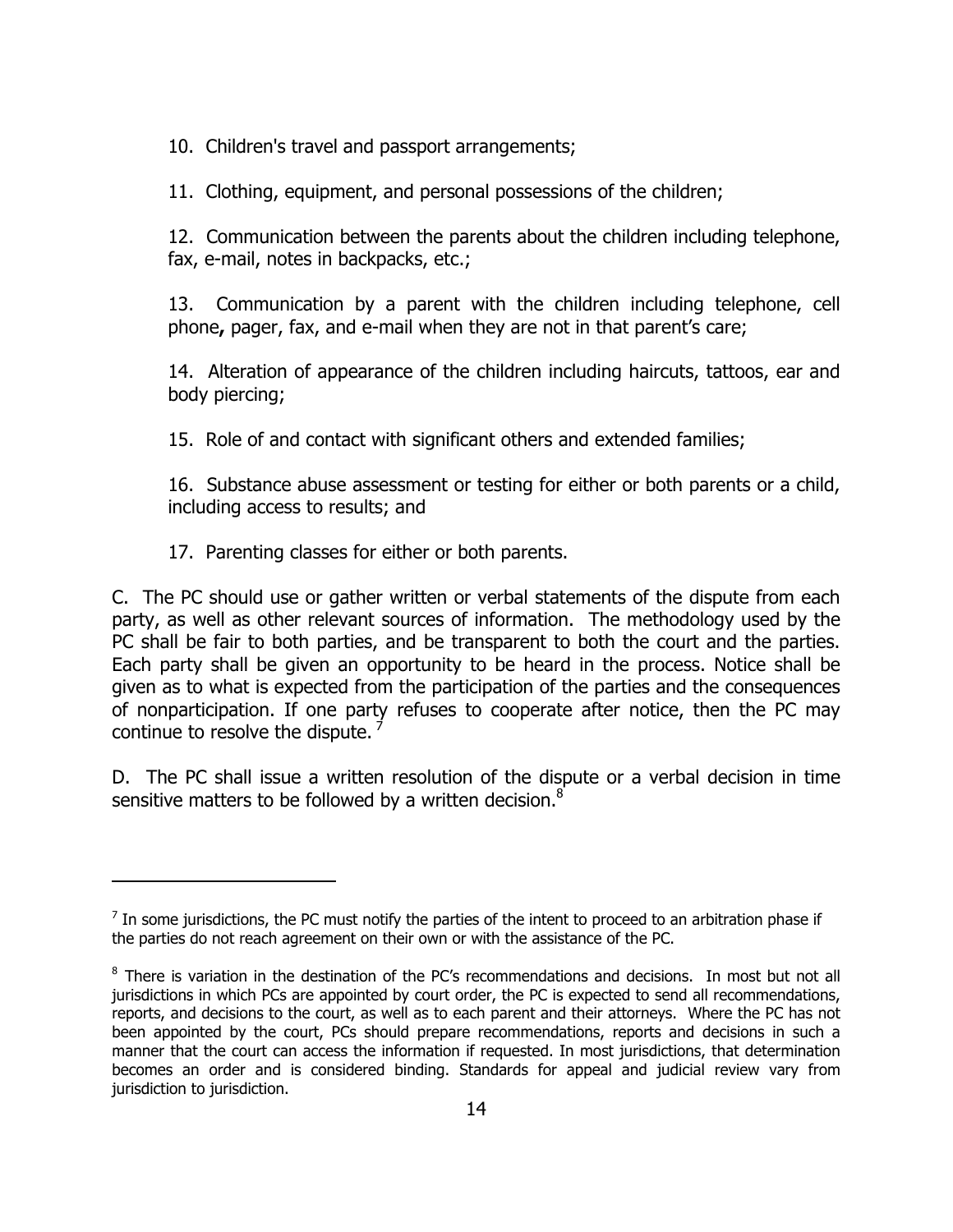E. A PC shall refrain from making decisions that would change legal custody and physical custody from one parent to the other or substantially change the parenting plan. Such major decisions are more properly within the scope of judicial authority. PCs may need to make temporary changes in the parenting plan if a parent is impaired in his or her functioning and incapable of fulfilling his or her court-ordered parenting functions until further information and assessment is obtained and the court has assumed decision-making responsibility.

### **Guideline XII**

A PC shall not engage in marketing practices that contain false or misleading information. A PC shall ensure that any advertisements regarding qualifications, services to be rendered, or the parenting coordination process are accurate and honest. A PC shall not make claims of achieving specific outcomes or promises implying favoritism for the purpose of obtaining business.

 $\overline{a}$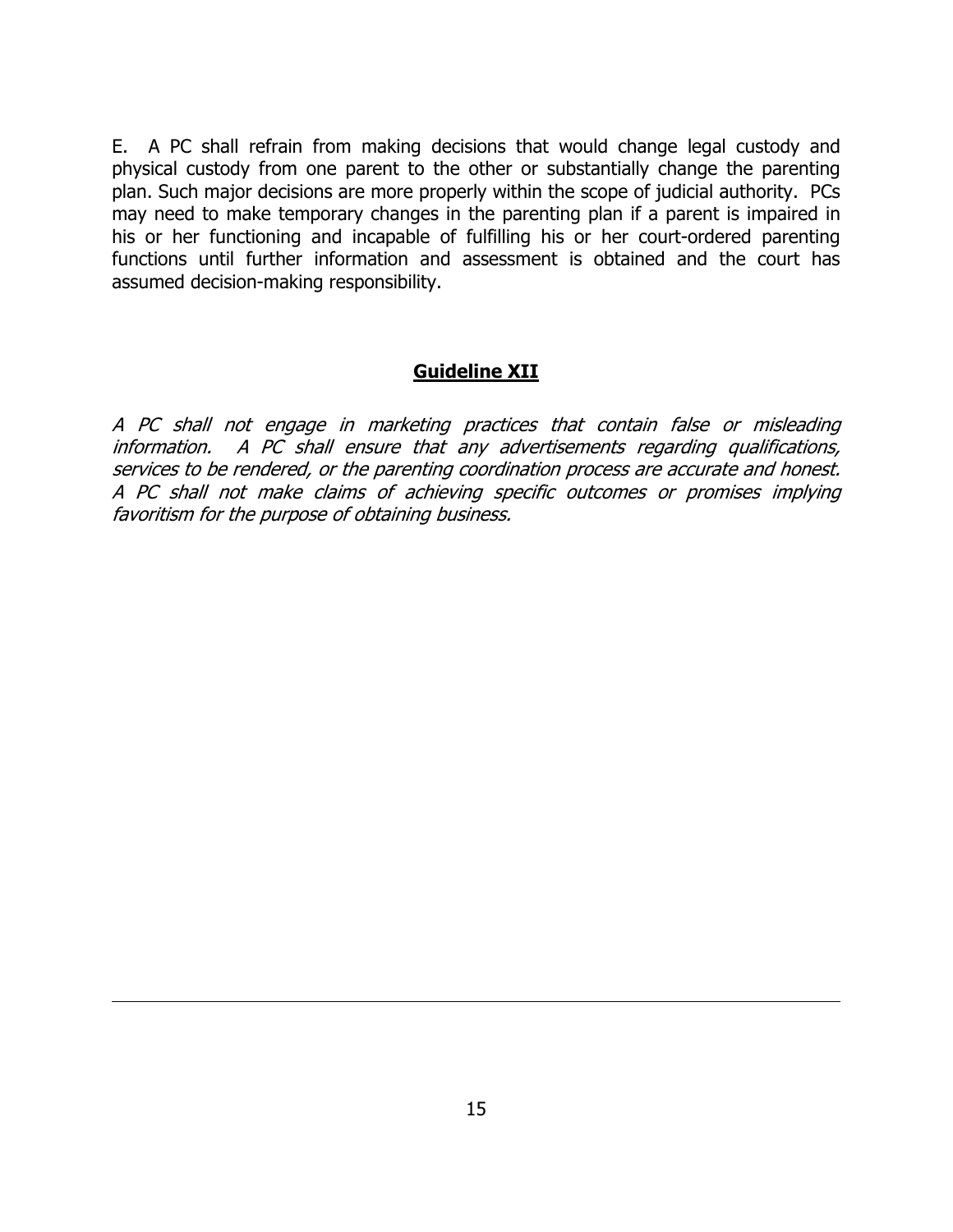### **APPENDIX A:**

### **RECOMMENDATIONS FOR COMPREHENSIVE TRAINING OF PARENTING COORDINATORS**

A Parenting Coordinator ("PC") should have training in each of the following subject areas as reflected in the modules below. It is anticipated that mental health and legal professionals will have acquired some of the knowledge and experience in the competency areas listed, particularly in Section II, and in mediation training. Training programs may want to accommodate different levels of prior training and experience by offering training in these four modules and developing a process for exempting certain professionals from any of the modules where competency is established. Individual jurisdictions should set guidelines, approve trainings, and assign trainers to ensure that candidates can demonstrate minimum competencies in order to begin practice, and should require the completion of scheduled follow up trainings to achieve mastery within a reasonable amount of time. Individual jurisdictions and provinces might consider developing mentoring programs to provide consultation and support for beginning "PCs" to reinforce and develop the skills that are covered in the recommended subject areas.

### **Module 1: The Parenting Coordination Process**

- A. The various functions of the PC
- B. Limitations of the parenting coordination process, including the difference between parenting coordination and parent education, therapy, custody evaluation and dispute resolution processes
- C. Professional guidelines of practice for PCs
	- 1. The interplay between other professional guidelines and professional practice guidelines and local/state guidelines for courtappointed PCs
	- 2. The potential for conflict of interest of the PC and the people to whom parenting coordination services are offered
- D. Issues that are appropriate and not appropriate for parenting coordination
- E. Characteristics of individuals who are appropriate and not appropriate to participate in the parenting coordination process
	- 1. Appropriate courses of action when confronted with substance abuse during the parenting coordination process
	- 2. Screening for domestic violence and appropriate courses of action when confronted with domestic violence during the parenting coordination process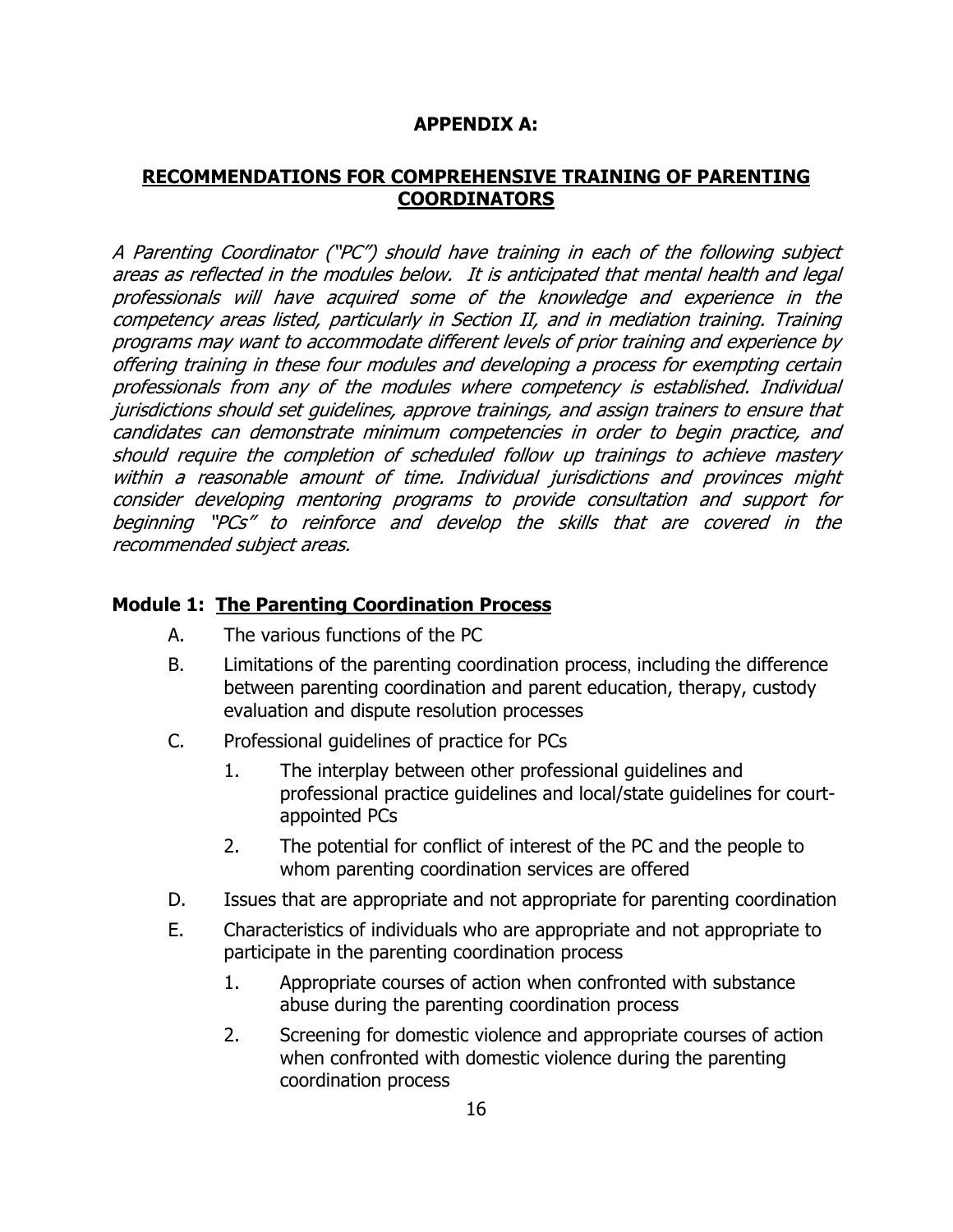- 3. The effect of domestic violence on parents involved in the parenting coordination process
- 4. Situations in which the PC should suggest that the parties contact the supervising judicial officer, independent legal counsel, postpone or cancel the parenting coordination session, suspend the parenting coordination process, or refer the parties to other resources
- F. When to refer parties to services for child protection or elder abuse, and the issue of confidentiality as it applies to each
- G. Special needs of the *pro se* or *pro per* party

### **Module 2: Family Dynamics in Separation and Divorce**

- A. Psychological Issues in Separation and Divorce and Family Dynamics
	- 1. The impact divorce has on individuals and on family dynamics and the implications for the parenting coordination process
	- 2. Useful psychological research and theories applicable to the intervention for high conflict families
	- 3. How emotions impact on divorce issues and on a party's ability to participate effectively in the parenting coordination process.
	- 4. Sources of divorce/separation impasses, including parental behaviors associated with personality disorders, and the related implications
	- 5. How to promote awareness by the parties of the interests of persons affected by actual or potential agreements, who are not represented during the parenting coordination process
		- a. The impact of grandparents, step-parents and significant others on family systems and the parenting coordination process
		- b. Situations in which participation of non-parties (e.g., grandparents, children, new spouses) may be necessary in the parenting coordination process
- B. Issues concerning the needs of children in the context of divorce
	- 1. The needs and adjustment of children and the effect of divorce on their relationships with their mother, father, step-families, siblings and others in the family relationship
	- 2. Child(ren)'s developmental stages and how they relate to divorce and parenting arrangements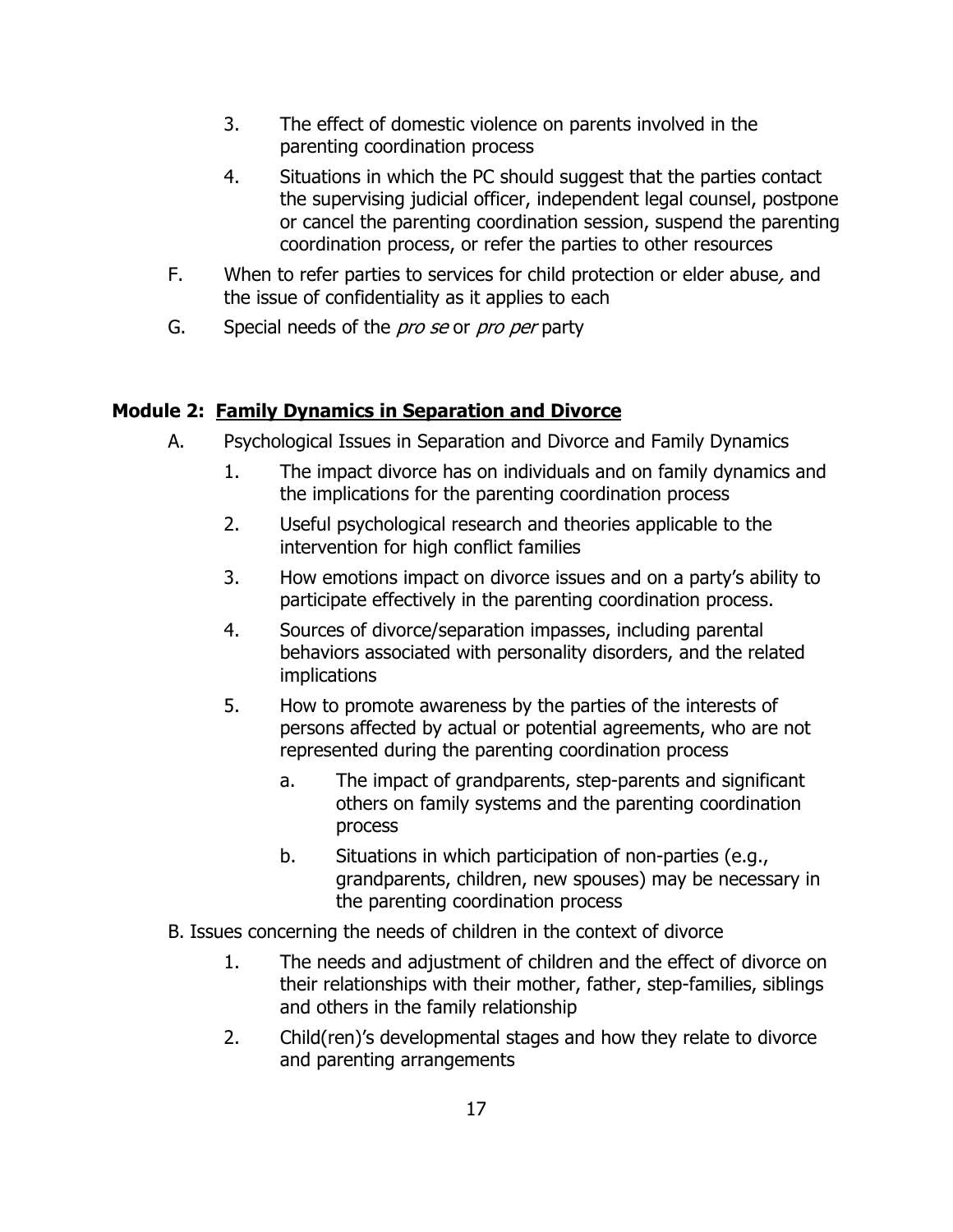- 3. The impact the parenting coordination process can have on the children's well-being and behavior
- 4. When and how to involve children in the parenting coordination process
- 5. Indicators of child abuse and/or neglect and the process and duty to report allegations of child abuse and/or neglect
- C. Dealing with high conflict parents
	- 1. The impact of parental conflict and appropriate parenting on children's well-being
	- 2. The dynamics of child alignments, estrangements and alienation
	- 3. Various parenting arrangements that consider the needs of the child(ren) and each parent's capacity to parent, including modifications for high conflict situations
- D. Dealing with domestic violence issues

 1. The different research-based types of domestic violence, including conflict-instigated violence, violence involving power, control, and coercion (often referred to as male battering), female violence, and separationengendered violence

 2. The unique problems and inherent dangers presented by domestic violence of all types in terms of parental contacts, and the need for safe PC procedures and child exchanges

 3. The importance of monitoring compliance with the parenting plan and reporting to a judicial officer any infractions of the court order, including the parenting plan

 4. The psychological impact of domestic violence on child and adolescent development

E. The different co-parenting relationships of cooperative, parallel, and conflicted parenting

# **Module 3: Parenting Coordination Techniques and Issues**

A. Structuring the parenting coordination process

- 1. The initial session and preparing the parties for the process
- 2. Scheduling the time and location, and establishing the format of each conference and focusing discussion
- 3. Structuring and managing the discussion, maintaining control of the sessions, and utilizing appropriate case management skills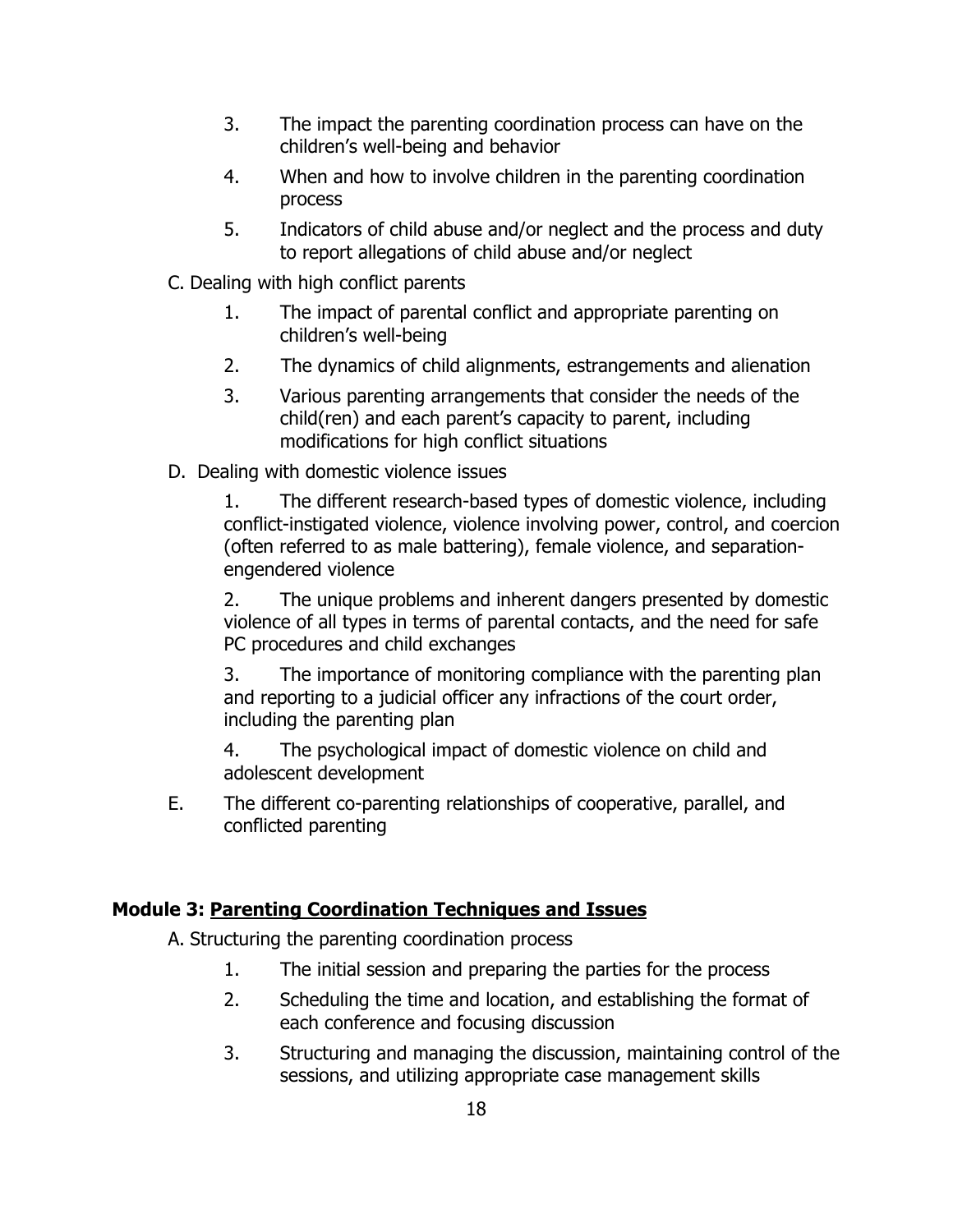- 4. Managing separate sessions, telephonic and e-mail communication
- 5. Maintaining appropriate records and documentation as a PC
- B. The PC's informed consent, including limits on confidentiality
- C. The PC's service contract and fee allocation
- D. The role of the parenting plan in the parenting coordination process, including how to develop, monitor and modify a parenting plan
- E. The characteristics that enhance or undermine the effectiveness of the PC including, but not limited to: demonstrating empathy, building rapport, establishing trust, setting a cooperative tone, sympathetic listening and questioning, empowering the parties, remaining non-judgmental, language use, and non-verbal communication skills
- F. Awareness of personal biases, prejudices and styles that are the product of one's background and personal experiences that may affect the parenting coordination process
- G. Socio-economic, cultural, racial, ethnic, language, age, gender, religious, sexual orientation and disability issues, which may arise and/or affect the parties' negotiation styles, ability or willingness to engage in the parenting coordination process
- H. Building on partial agreements including when and how to switch between dispute resolution processes
- I. Arbitration procedures, appropriate arbitration decisions, and writing and filing arbitration decisions/awards
- J. Appropriate techniques for handling difficult situations
- K. Appropriate boundaries of a PC
	- 1. Safety procedures for those participating in the parenting coordination process
	- 2. Office safety policies and working with clients having current restraining and protective orders
	- 3. Establishing appropriate limits for client demands
- L. When and how to use outside experts effectively
	- 1. How to assist the parties in deciding on appropriate community resources
	- 2. Developing a list of social service resources, including those for domestic violence situations
- M. The impact of high conflict client behavior on the parenting coordination process and the PC and avoiding professional burn-out
- N. Reasons for a PC to decline an appointment, withdraw or request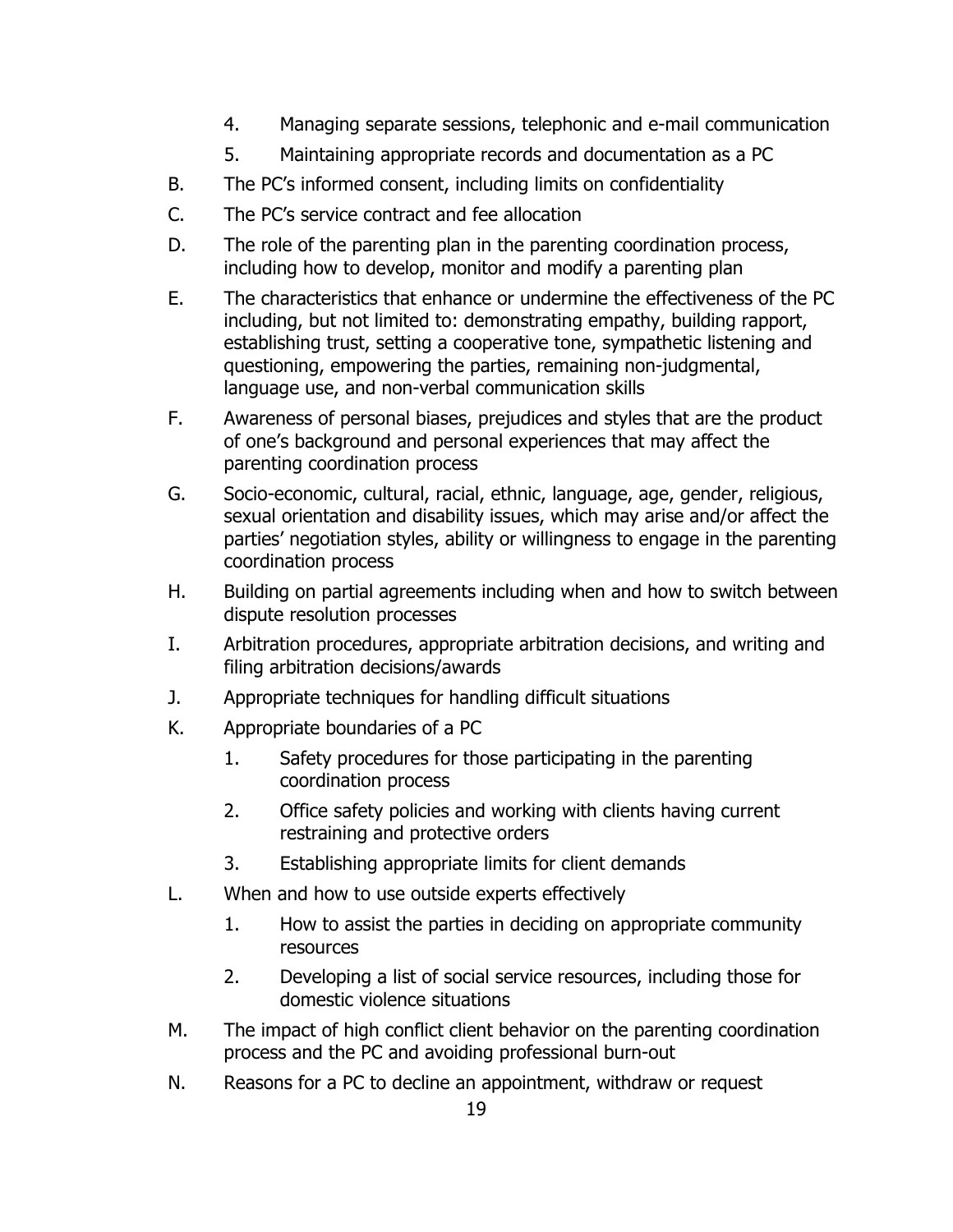appropriate assistance including, but not limited to, when the facts and circumstances of the case are beyond the PC's skill or experience

O. The Americans with Disabilities Act (ADA) requirements and strategies for handling situations when faced with disability issues or special needs

### **Module 4: Court Specific Parenting Coordination Procedures**

- A. The PC's responsibility to the court
- B. Knowledge of and adherence to jurisdiction-specific qualifications for a PC
- C. Mentorship and certification requirements, if applicable
- D. Local/state/province family law as it may pertain to the parenting coordination process
	- 1. The state statute and/or rule governing family parenting coordination
	- 2. The difference between neutrality and impartiality as it applies to parenting coordination and the ability to demonstrate each appropriately
	- 3. Legal concepts as they relate to the parenting coordination process including, but not limited to: geographic relocation, equitable distribution, child support, law of modification, parenting time adjustment, law of relocation, law of due process law of ex parte communication and law of privilege
	- 4. The statutory constraints of parenting coordination where domestic violence exists and/or protective orders are in place
- E. How and when the PC should interface with the court system
	- 1. The appointment and discharge processes of the PC
	- 2. The importance of a court designation to the parenting coordination process
	- 3. The ethical constraints on confidentiality and both in relation to the entire parenting coordination process and separate sessions within the process
- F. Forms utilized in local courts pertaining to parenting coordination and local court procedures
- G. How to work with legal, mental health and other professional disciplines, and promote cooperation among those dealing with the family H. When and how to utilize a qualified expert and/or a team approach to best serve the parties in the parenting coordination process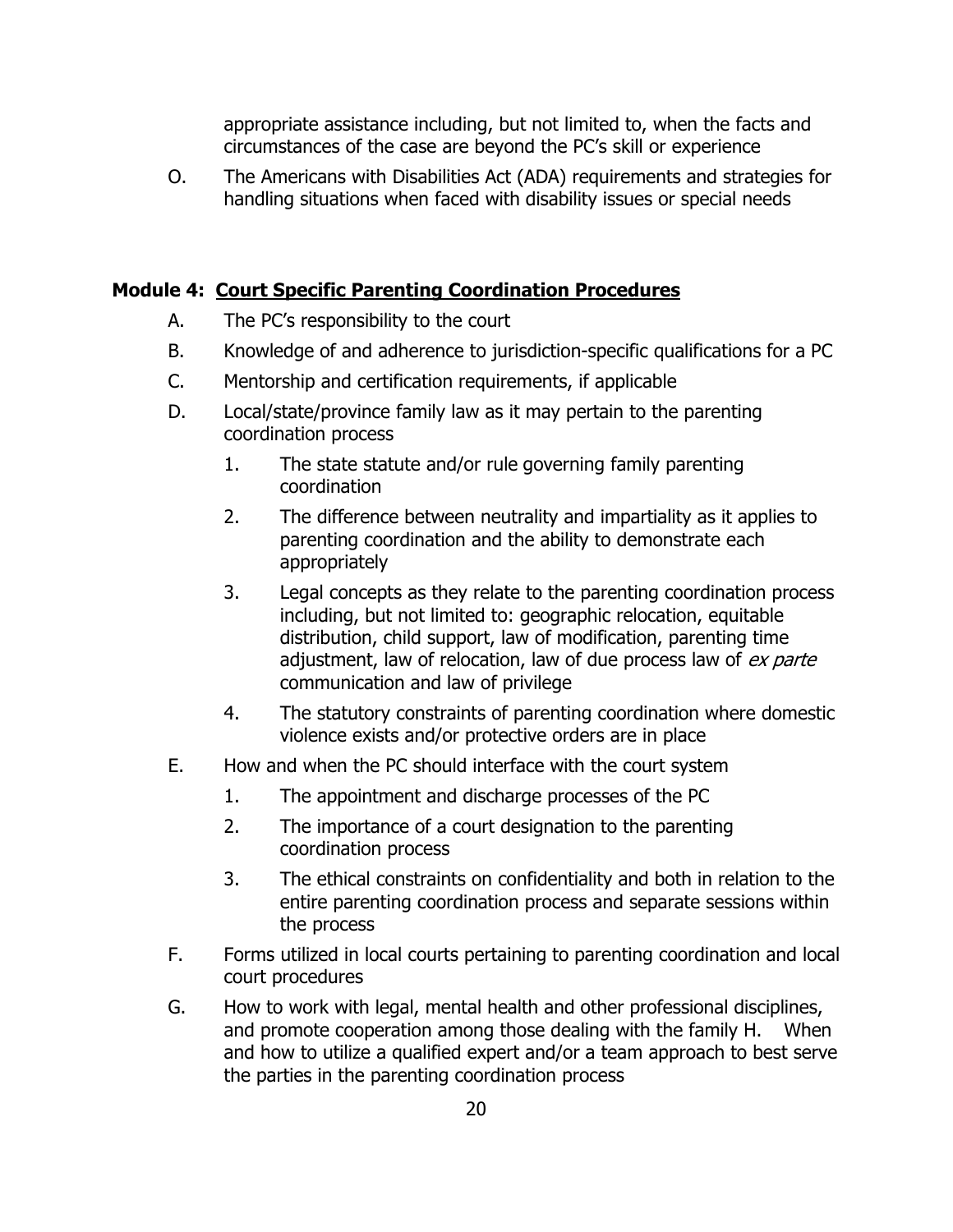- H. The grievance procedure contained in the local/state rules for PCs, if any
- I. Possible ethical dilemmas that may confront a PC and how to avoid them

**Domestic Violence Training:** The need for additional and/or separate training on domestic violence should continue be considered in setting up a PC training program.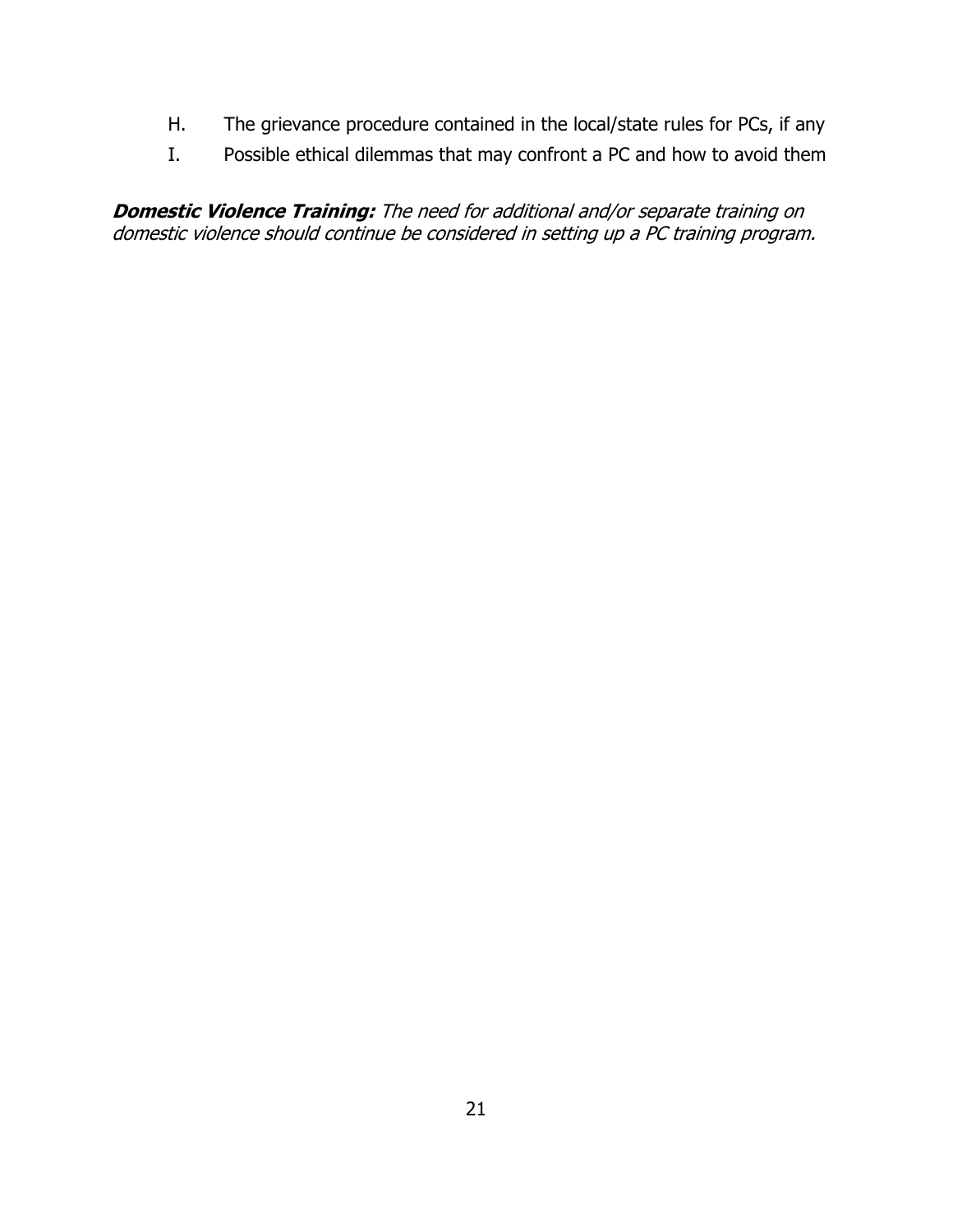### **APPENDIX B:**

### **BEST JUDICIAL AND PROGRAM PRACTICES**

A parenting coordination program operates most efficiently and effectively when judges understand, support and are involved in the formation of the program. Judicial monitoring of the program, the PCs and their work is essential to protect parents, children and PCs. The process is most effective at weaning the parties from litigation when judges encourage them to rely on the PC to resolve their disagreements and discourage ongoing court proceedings. To these ends, the following best practices for the judiciary and for program development are recommended.

#### 1. Scope of Authority:

In some jurisdictions, the role or scope of authority of the PC may be limited by the provisions of state constitutions, statutes, court rules or case law on public policy considerations regarding the delegation of a court's authority to protect the best interests of children in contested custody and parenting time cases. Some jurisdictions permit those disputes to be resolved in private arbitration, while other jurisdictions prohibit arbitration as against public policy (*parens patriae* doctrine). Consequently, local law should be researched carefully before a new parenting coordination program is designed.

### 2. Qualifications of PCs:

In jurisdictions establishing or revising a parenting coordination program, it is recommended that judges appoint qualified professionals to undertake this difficult work as the best means for achieving the goals of the court. Judges in each jurisdiction are encouraged to establish a means for confirming the qualifications and training of mental health and legal professionals seeking to be appointed as PCs. This information should be available for review by parents and lawyers considering a PC.

### 3. Standard Order:

It is recommended that each jurisdiction initiate an interdisciplinary effort, appointed by the judiciary, to develop and adopt a standard order describing the legal authority, duties, and responsibilities of the PC, issues to be decided, fees, grievance process, and term of service. This will minimize confusing variations in practice for professionals and parents. The order should be signed by the lawyers, parents, and a judge prior to the PC's beginning service.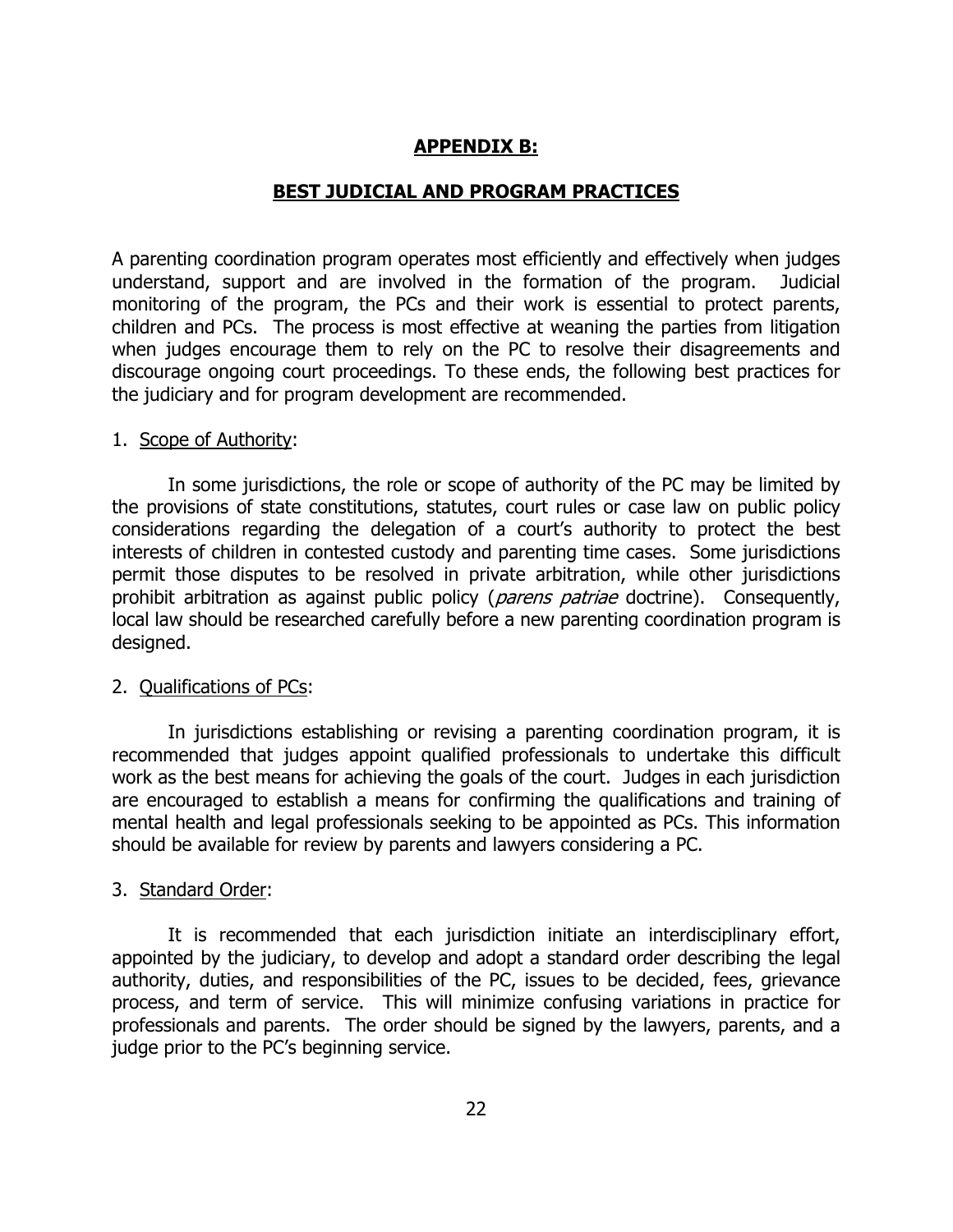#### 4. Submission and Objection to PC Recommendations and Reports to Court**:**

There is variation in the destination of the PC's recommendations and decisions. In most, but not all jurisdictions, where PCs are appointed by court order, the PC is expected to send all recommendations, reports, and orders of decision to the court, as well as to each parent and any attorney. Where there is no court-appointed authority, PCs should prepare recommendations, reports, and decisions in such a manner that the court can access the information if requested.

### 5. Parent Grievances Regarding the PC and Objections to Recommendations and Decisions:

When PCs are appointed by the court or by consent agreement, it is important that the order contain clear language and procedures to handle parent grievances regarding the PC and to handle parent objections to the PC's recommendations and decisions, including wishes that the PC be removed. Some orders include language that indicates that the PC can be removed or disqualified on any of the grounds applicable to the removal of a judge, referee or arbitrator. It has been found to be helpful to articulate a series of steps for managing such grievances, which may stem from PC's acting in an unprofessional manner or may arise from anger about the PC's recommendations or decisions which were not favorable to the complaining party. These procedures have been developed to protect PCs from unfounded complaints to the professionals' licensing boards and also to provide parents with sanctioned avenues for seeking redress.

One grievance model requires that the complaining parent first set up and attend an appointment with the PC to discuss the grievance, prior to initiating any court proceedings for removal or complaining to the licensing board, in an attempt to resolve the grievance. If no resolution is reached, both parents and the PC then attend a judicially supervised settlement conference prior to any action being taken. The court reserves jurisdiction to determine if the PC's time and expenses should be reimbursed in part or totally, including any attorney's fees incurred by the PC. If either the complaining party or the PC believes that the complaint cannot be resolved, either party can file a motion to the court to terminate the PC's services. The judge is the final gatekeeper on the grievance process unless there is a PC certification body.

As an arm of the court with judicially delegated authority, PCs should be afforded quasi-judicial authority and immunity to protect them from lawsuits.

### 6. Standard Procedures and Literature:

Parenting coordination programs may consider developing and adopting a standard parenting coordination information pamphlet that describes in clear and simple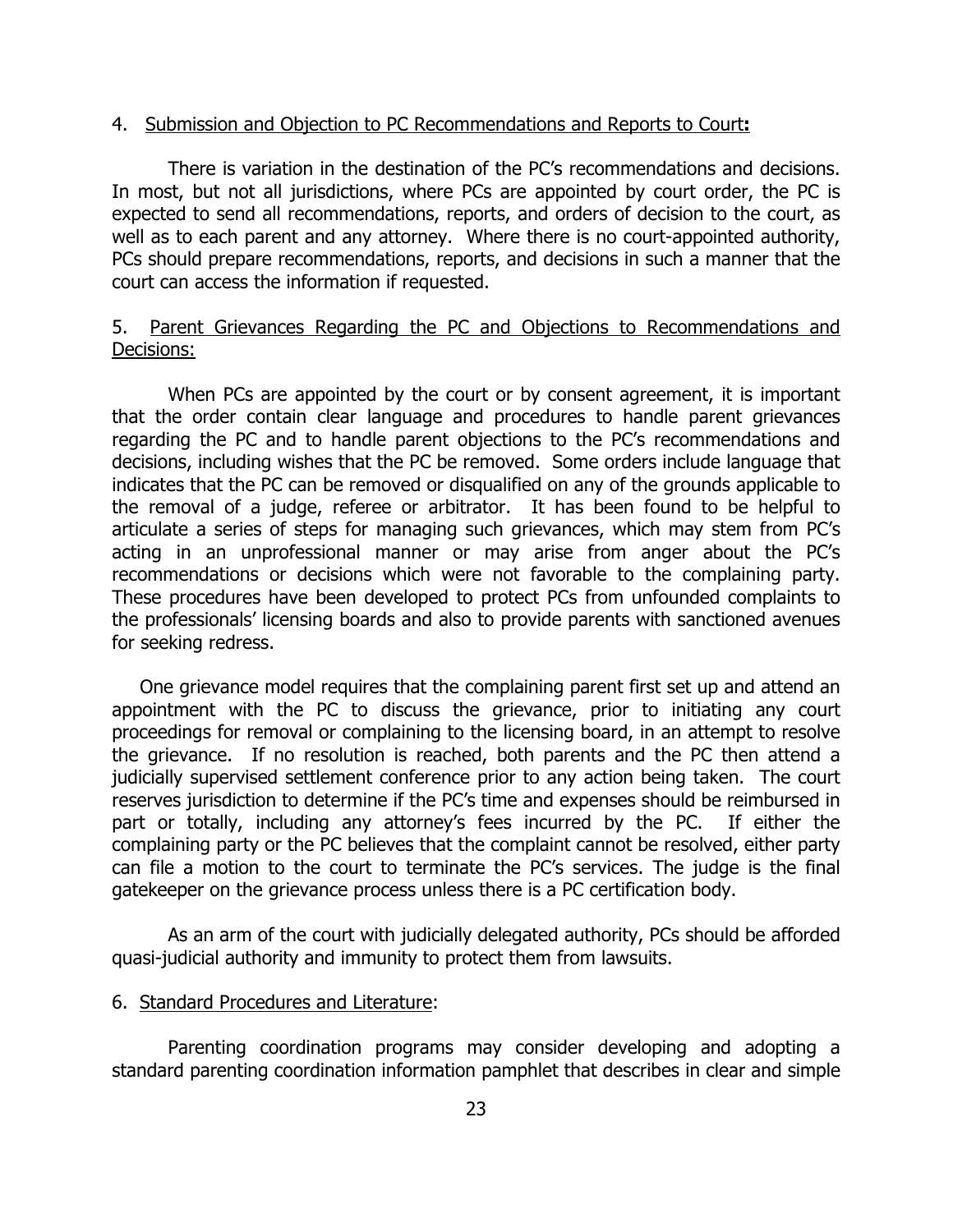language what the parenting coordination model is, what the objectives of the parenting coordination process are, how the PC functions, the limitations on confidentiality, and what type of decisions the PC is typically authorized to make in the event of unresolved disputes. This educational sheet can routinely be made available to parents and lawyers who are considering the appointment of a PC.

Jurisdictions should consider establishing an appointment conference with the judge soon after the decision to use a PC. At the conference which the parties, their attorneys, any children's advocates and the proposed PC must attend; the order or consent agreement is signed and distributed, the PC's role and authority are explained, fees are determined, initial appointments are scheduled, releases and contracts are signed, and responsibility for providing documents and other information is assigned, all with the goal of commencing the pc process without delay.

Each local jurisdiction should consider creating a committee to facilitate the establishment of local rules (if any), standardized procedures and orders, and needed training, and to provide PCs with peer feedback.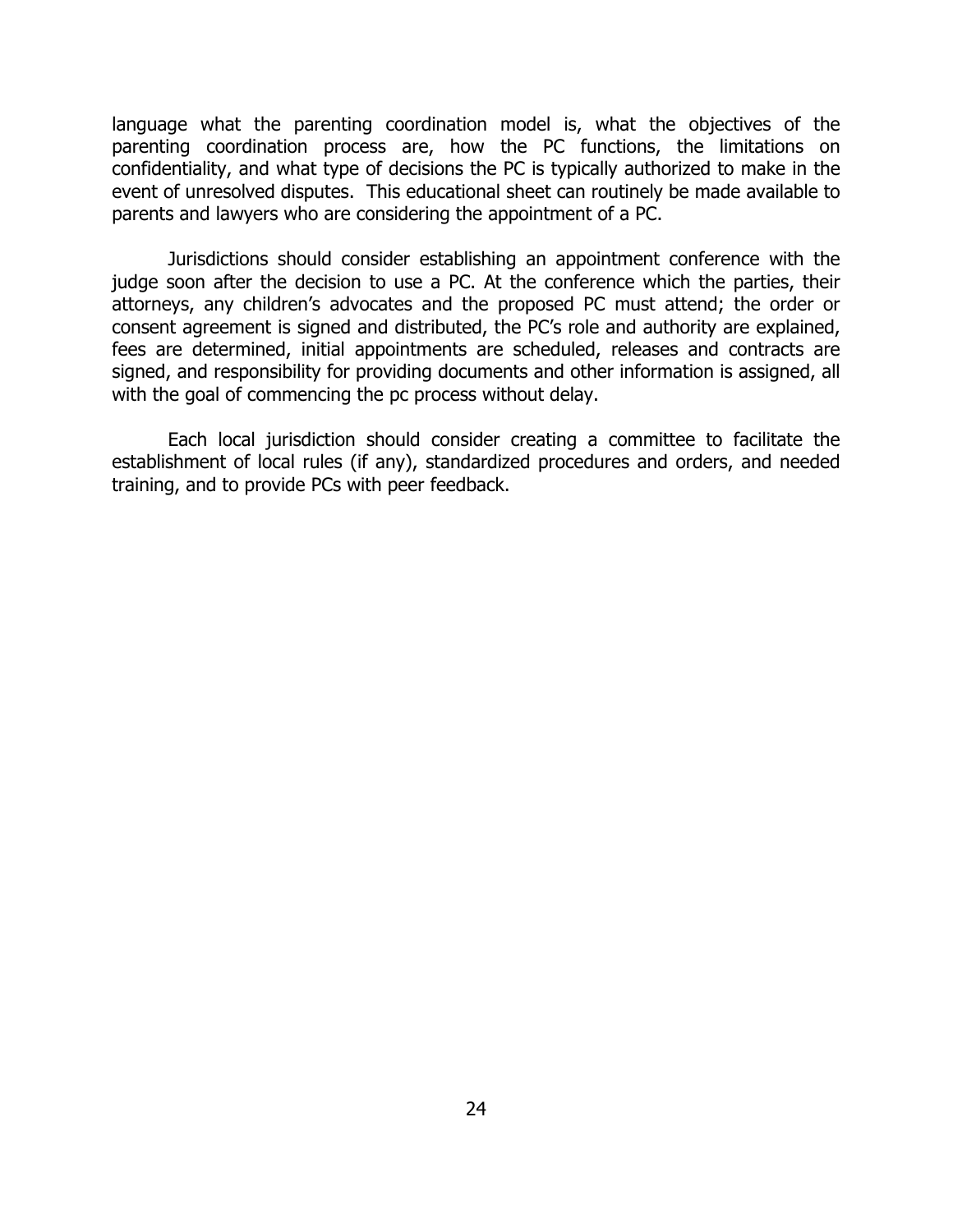#### **APPENDIX C:**

#### **PARENTING COORDINATORS AND THE CANADIAN EXPERIENCE**

It is to be noted that the Canadian experience with respect to PCs may differ substantially from the process as utilized in the United States.

 First and foremost, the Canadian constitutional framework does not permit judges to delegate to third parties any judicial or quasi-judicial functions. In essence, this means that it is not possible for a judge to order the parties to attend and work with a PC under any circumstances and, accordingly, it is also not possible for a judge to order parties to attend with a PC who has arbitral powers or any decision-making powers. That would be considered an improper delegation.

 Nevertheless, there is a significant increase in the number of families that are utilizing the services of a PC in order to help them resolve parenting issues. This process in Canada is always on consent. In Canada, the parties, if desirous of using a PC, enter into a Parenting Coordinator Agreement. This Agreement usually gives the PC both mediation and decision-making powers, and the limitation of the PC's powers is set out in the Agreement. Usually this means that the PC can attempt to mediate any parenting issues that do not fundamentally change the structure of the Parenting Agreement and, failing mediation, the PC can arbitrate and, thereby, resolve the parenting dispute.

 It is common for the parties to incorporate the Parenting Coordinator Agreement into a court order. This does not constitute improper delegation by a court but is a recognition that the parties are thereby agreeing to arbitrate their parenting issues and this forms a submission to arbitration under the various provincial arbitration Acts that exist in each province. That is, the courts are no longer supervising the parenting issues that are covered in the Parenting Coordinator Agreement and the parties are bound by the Parenting Coordinator Agreement to arbitrate the issues for the terms set out in the Parenting Coordinator Agreement.

 In Canada, therefore, it is very common that PCs are both mediators and arbitrators in the same case. That also means that the PC, when arbitrating, may utilize information learned in the mediation process to inform the PC as to how the decision on the disputed issue will be resolved.

 There are virtually no PCs in Canada that would confine their role to just arbitration, and most lawyers have found that to confine a PC's role to strictly mediation is not effective. Accordingly, a hybrid model has developed in Canada that allows the PC to both mediate and arbitrate.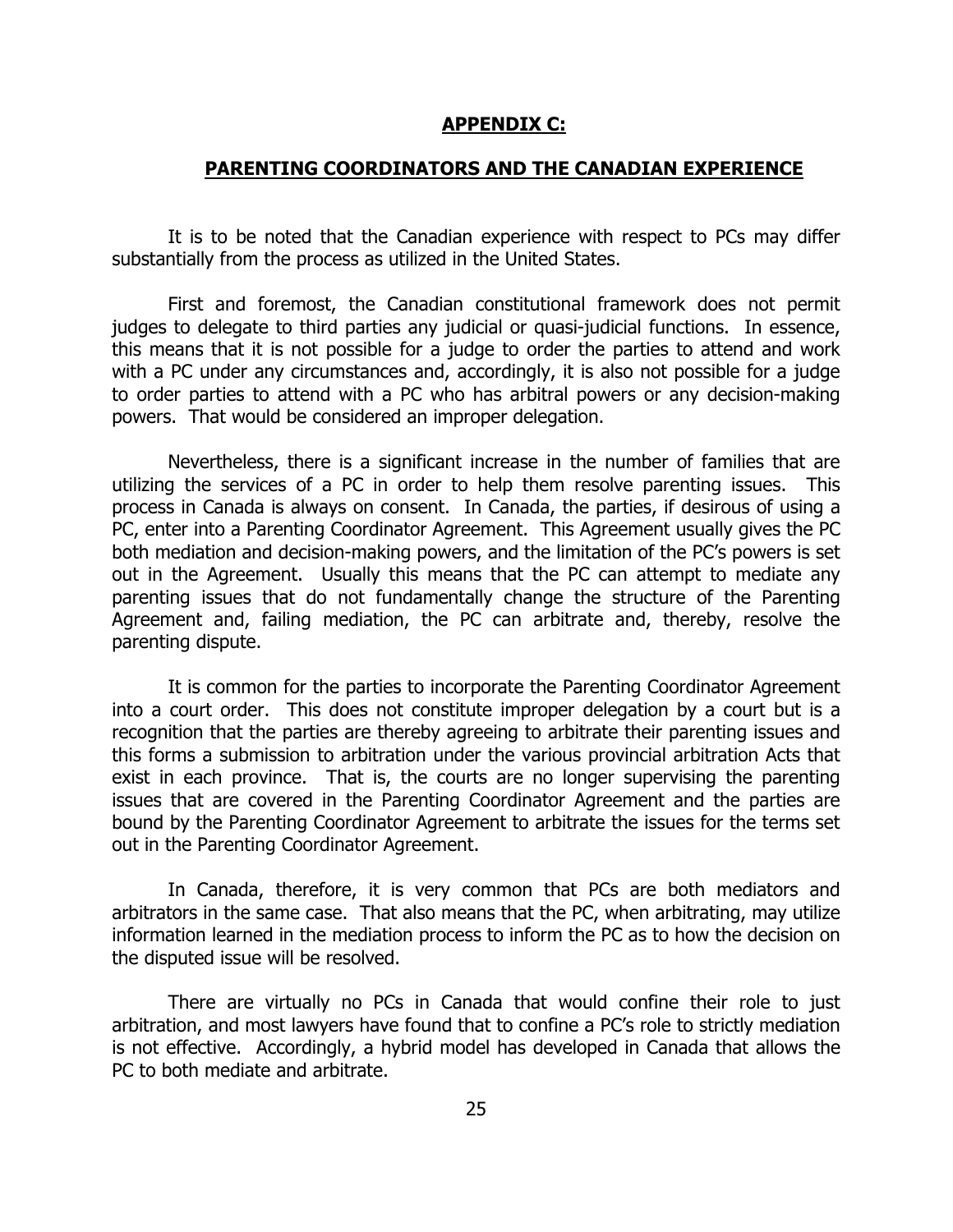### **APPENDIX D:**

### **Members of the AFCC PC Taskforce 2003-2005**

Chairperson and reporter. Christine A. Coates, M.Ed., J.D. is an experienced Colorado family law attorney who now emphasizes alternative dispute resolution (ADR) in domestic relations and has been an innovator in interventions for high conflict parents. She also is an adjunct professor at the University of Colorado School of Law and the author of articles on parenting coordination, high conflict families and ADR. A former president of AFCC and the chair of the first AFCC Parenting Coordination Task Force, she is the President of the Institute for Advanced Dispute Resolution and is a popular national speaker and trainer in conflict resolution, parenting coordination and family law. She co-authored *Working with High Conflict Families of Divorce* (Jason Aronson, 2001) and Learning From Divorce (Jossey-Bass, 2003).

Secretary: Linda Fieldstone, M.Ed. is supervisor of Family Court Services of the 11<sup>th</sup> Judicial Circuit of Florida, a parenting coordinator and trainer, and Certified Family Mediator, assisting the circuit in the development of its current PC program, policies and procedures. She is on the Board of Directors of AFCC, currently the President of the Florida Chapter of AFCC, and serving as Coordinator for the FLAFCC PC Interest Group and FLAFCC PC Taskforce. Ms. Fieldstone was appointed to the Florida Supreme Court Parenting Coordination Workgroup which has developed a PC Administrative Order/Order of Referral/Training Program which could be utilized uniformly statewide.

Barbara Ann Bartlett, J.D. has been an attorney for 20 years in Tulsa, Oklahoma and has been on the ground floor of the family law court reforms for Tulsa since they began in the early nineties. She was a co-author of the first Parenting Coordinator legislation in the nation that passed the Oklahoma legislature in 2001 and wrote the *amicus curiae* brief in support of it in the first constitutional challenge of a PC statute. She is on the Bar Register of Preeminent Lawyers.

Robin M. Deutsch, Ph.D. is a psychologist at the Massachusetts General Hospital where she is the Co-Director of the Children and the Law Program of the Law and Psychiatry Service. She is an Assistant Clinical Professor of Psychology at Harvard Medical School. Her work has focused on the application of child development research to children's adjustment to divorce, the evaluation of families involved in family change, parenting issues, and management of high conflict divorce. She is the co-author of 7 Things Your Teenager Can't Tell You (and How to Talk About Them Anyway) (Ballantine, 2005). Dr. Deutsch is a member of the Board of Directors of the AFCC and the Massachusetts chapter of AFCC (of which she is a former president). She is frequently invited to provide educational and scientific presentations to judges, lawyers, and mental health professionals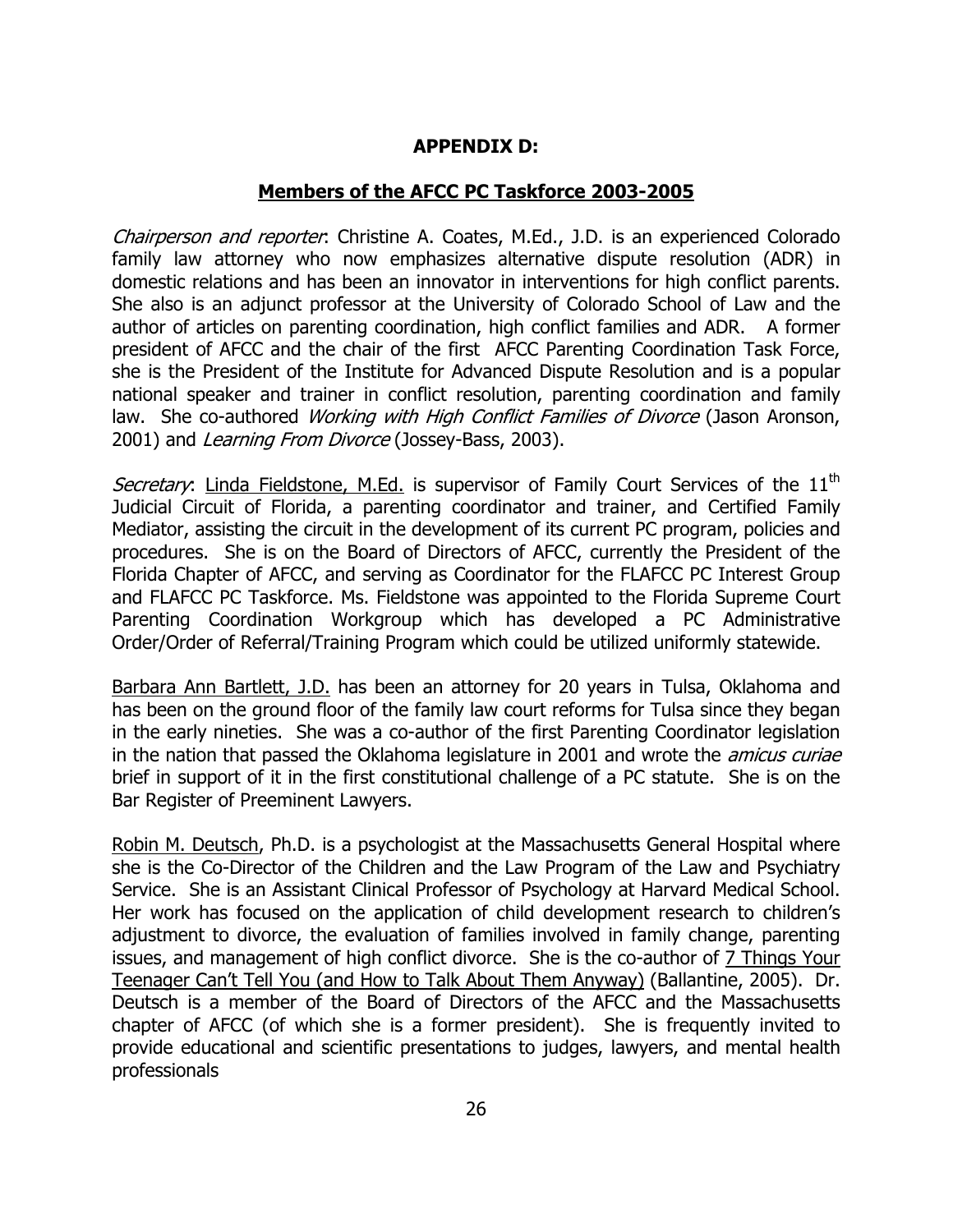Billie Lee Dunford-Jackson, J.D. is the Co-Director of the Family Violence Department of the National Council of Juvenile and Family Court Judges. She works on law and policy issues pertaining to child custody and child protection in the context of domestic violence and provides training and technical assistance to practitioners seeking new approaches to working with families where both mothers and children are abused. She was instrumental in developing and launching the National Judicial Institute on Domestic Violence and continues to play an active role in the Department's expanding educational programs for judges and court personnel handling domestic violence caseloads. Ms. Dunford-Jackson received her Masters and Juris Doctor degrees from the University of Virginia and practiced law for sixteen years, much of her caseload devoted to representing victims of domestic violence, before joining the Department in 1997.

Philip M. Epstein, Q.C. LSM is a lawyer in Toronto, Ontario, Canada.

Barbara Fidler, Ph.D., C.Psych, Acc.FM. is a registered psychologist and accredited mediator practicing in Ontario, Canada. She has been working with high conflict and custody/access disputing families since 1982, providing various interventions including: treatment, education, assessment, mediation, parenting coordination, supervision, training and consultation. Dr. Fidler is a frequent presenter on high conflict families and related topics. Her practice includes marital/couple, individual (child, adolescent, and adult) and family therapy. In addition to maintaining an independent practice, Dr. Fidler is a member of Family Solutions, which provides a team intervention with high conflict families.

Jonathan Gould, Ph.D. is a psychologist in Charlotte, North Carolina.

Hon. William G. Jones is a retired Chief District Court Judge from Charlotte, North Carolina. He was instrumental in establishing a parenting coordination program there and in implementing other initiatives to facilitate the resolution of child custody disputes. He is also active in the National Council of Juvenile and Family Court Judges.

Joan Kelly, Ph.D. is a psychologist, researcher, and mediator, who was Director of the Northern California Mediation Center for 20 years. Her research, clinical, and teaching career of three decades has focused on child and family adjustment to divorce, custody and access issues, child development, divorce and custody mediation, and parenting coordination. She has published 75 articles and chapters in these areas of interest, and is co-author of Surviving the Breakup: How Children and Parents Cope with Divorce. Dr. Kelly has been honored for her work with many awards, including the Distinguished Mediator Award from the Academy of Family Mediators, Fellow of the American Psychological Association, and the Stanley Cohen Distinguished Research and Meyer Elkin Awards from AFCC. Joan presents seminars and keynote addresses throughout the